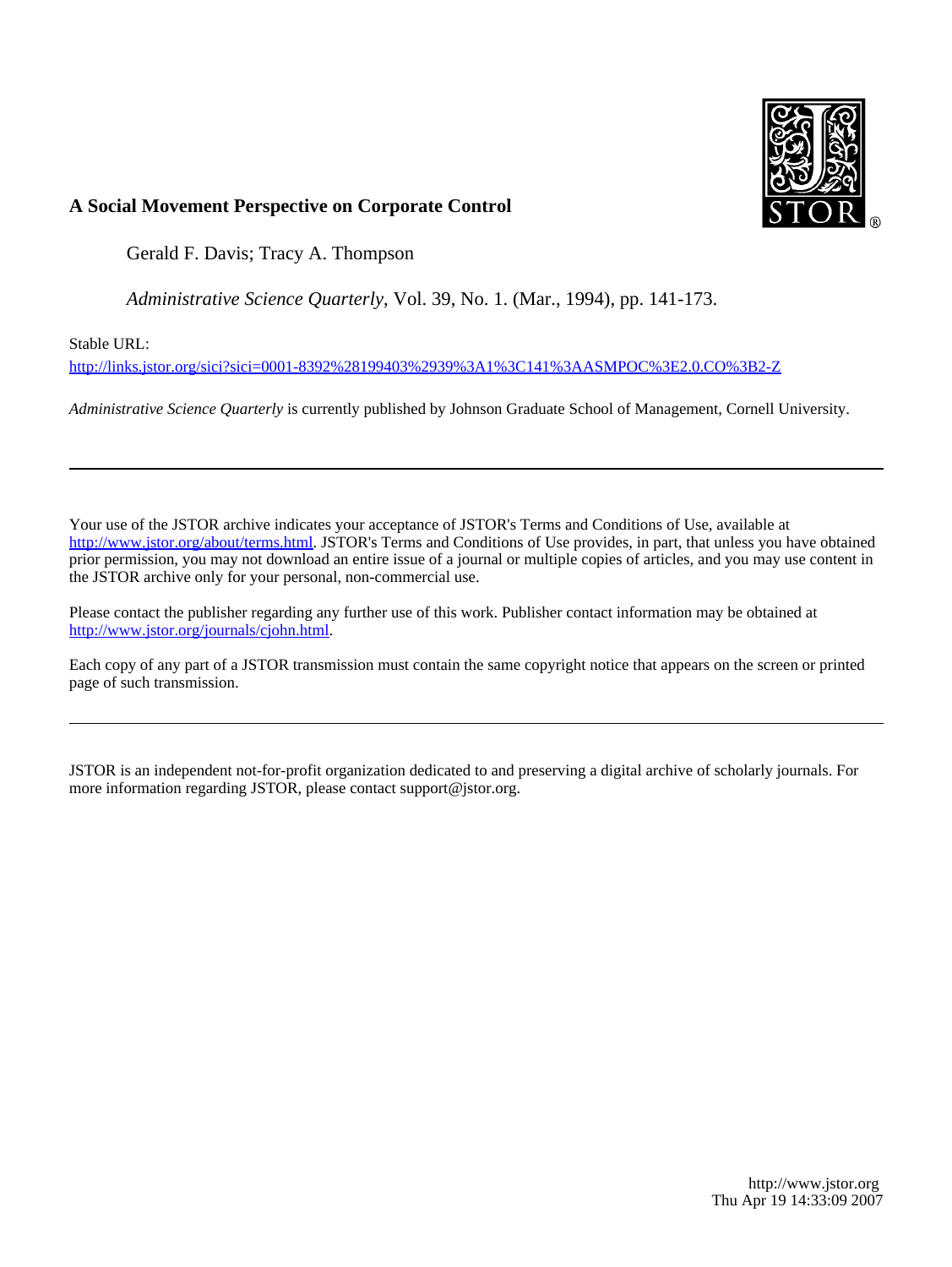# A Social Movement Perspective on Corporate Control

# Gerald F. Davis Tracy A. Thompson Northwestern University

© 1994 by Cornell University.<br>0001-8392/94/3901-00141/\$1.0<br>● Alé that's Linds Bike for asing 0001-8392/94/3901-00141/\$1.00.

We thank Linda Pike for going beyond the call of duty in editing this manuscript to a reasonable length. We thank Paul Hirsch for noting the relevance of social movements to investor activism. Chick Perrow for extensive feedback on an earlier draft, and Bernie Black, Jane Dutton. Mark Mizruchi. Mark Roe, Linda Brewster Stearns, Mike Useem, Jim Walsh, Mayer Zald, and seminar participants at the Stanford Asilomar Conference and at the University of Michigan for their helpful comments on this project. Anne Hansen of the Council of Institutional Investors provided useful guidance on the Council's history and activities. An early version of this paper appeared in the Academy of Management Best Papers Proceedings 1992.

This paper argues that efficiency-oriented approaches to corporate governance and law are limited in their ability to explain the politics of corporate control and, in particular, the rise of shareholder activism. Politics, like other social action, is embedded in social structures that influence whether, when, and how collective action is accomplished by interest groups. We use a social movement framework to explain the changing capacities of shareholders and managers-as members of classes-to act on their interests in control at the firm, state, and federal level. We illustrate this framework by showing how activist shareholders increased their influence in corporate governance in the early 1990s.<sup>•</sup>

Who owns and controls large corporations in the United States has changed significantly over the course of the twentieth century. Historically, firms were run primarily by founder-owners and their descendants, and ownership and control thus rested in the same hands. As firms grew large, the managerial revolution led to a separation of ownership and control in most large corporations, where control of the firm shifted from entrepreneurs to professional managers while ownership became dispersed among thousands of unorganized stockholders who were removed from the day-to-day management of the firm (Berle and Means, 1932). More recently, a parallel shift has occurred as ownership of the corporation has become concentrated in the hands of institutional investors rather than individual stockholders. Where corporate managers once faced a dispersed and relatively powerless set of stockholders, they now confront an increasingly organized social movement of fund trustees and advisors that share a common ideology of shareholder activism as well as the power to vote a substantial chunk of the largest firms' equity. Moreover, activist shareholders have expanded their demands from the circumscribed realm of shareholder rights to issues of how successors to the chief executive officer (CEO) are chosen, how much executives are paid, and even which compensation consultant is used, and they have influenced sympathetic regulators in Washington to increase the legitimate scope of their authority in corporate governance. Where shareholders were once disenfranchised outsiders in corporate governance, institutional investors are now members of the polity, and their concerns are routinely taken into account in decision-making processes in firms and in governmental policy making.

The rise of shareholder activism in the U.S. has forced a reassessment of the origins of the managerialist corporation. Recently, legal scholars have provided compelling arguments that the initial separation of ownership and control was not the inevitable consequence of large-scale enterprise, as portrayed by Berle and Means, but resulted from legal and regulatory constraints that originated in populist political pressures and were sustained by politically influential corporate managers (Roe, 1991 ). Management's control within the firm is contingent on rules determined externally by state and federal governments, and the allocation of corporate control thus depends on political struggles among management, capital, and various governmental bodies.

14llAdministrative Science Quarterly, 39 (1994): 141-173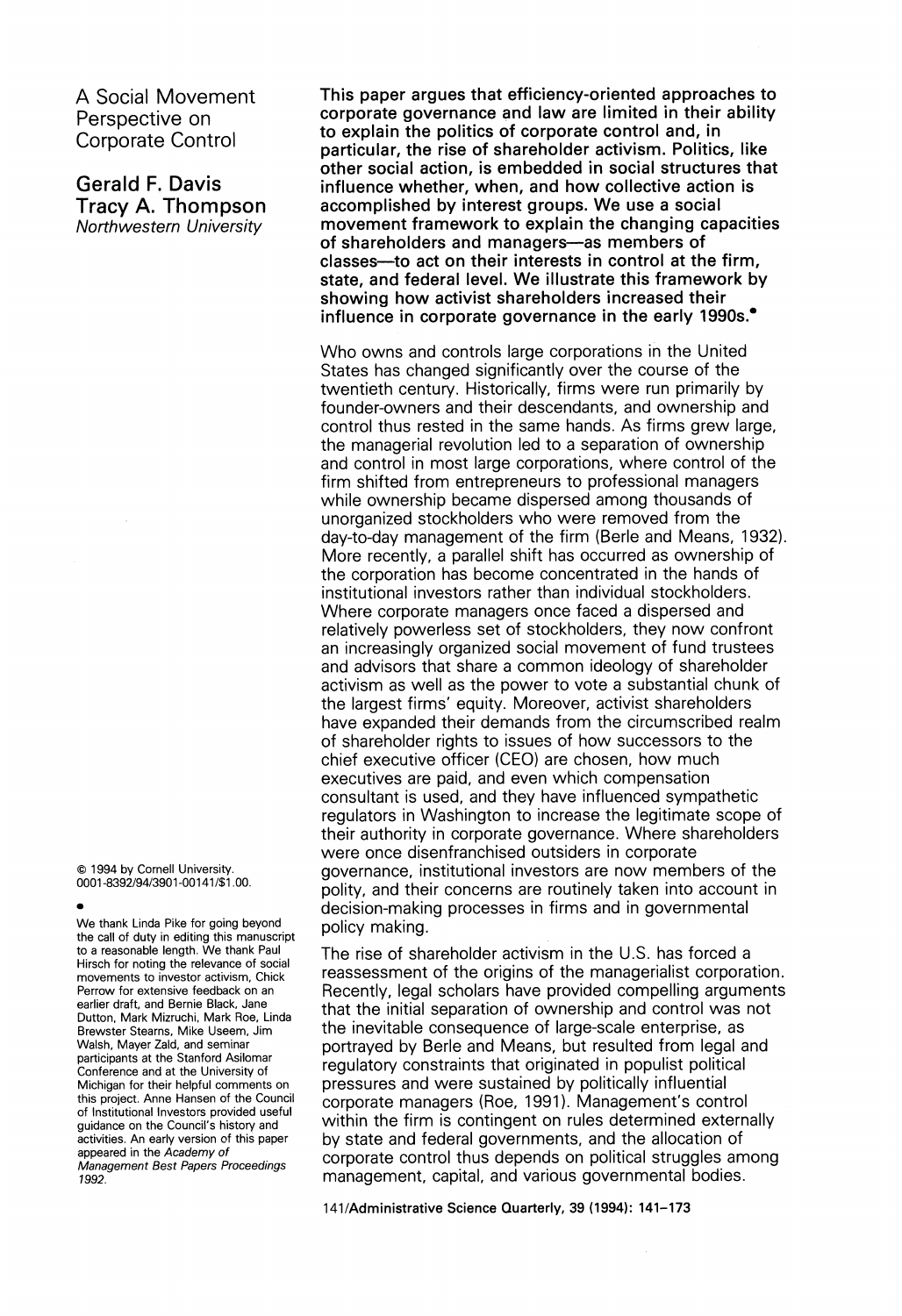According to this view, corporate control is decidedly political, and at least since the 1930s, the rules of the game have been rigged in management's favor. Managers benefited from a regime of dispersed and powerless shareholders, and an extensive array of securities regulations historically made it difficult for institutional investorspension funds, mutual funds, banks, and insurance companies—to own significant blocks of stock or to engage in collective action to influence management, despite their financial capacity to do so (Black, 1990). Thus, the fact that a social movement industry of activist shareholder organizations mushroomed in such an inhospitable environment is impressive, and the success of the movement at gaining influence over both firms and the state is remarkable.

The reassessment of the separation of ownership and control reflects a broader transition in thinking about the large corporation in law and economics—away from the efficiency orientation associated with the nexus of contracts (or agency theory) approach to the firm and toward the view that "the public corporation is as much a political adaptation as an economic or technological necessity" (Roe, 1991 : 10). Several commentators have noted the need for a political theory of the corporation more sensitive to the role of the state (Black, 1990; Grundfest, 1990; Roe, 1991), but the methodological individualism of the nexus of contracts approach, which has dominated economic and policy discourse on the corporation since the early 1980s, limits its ability to make sense of the politics of corporate control. Politics, like other social action, is embedded in social structures that link actors and influence whether, when, and how collective action is accomplished (Granovetter, 1985; Laumann and Knoke, 1987). A political approach to the corporation therefore requires an explicit framework for analyzing the process by which those who run organizations-in particular, corporations and institutional investors-recognize or construct common interests, form coalitions, and press their views on the state or on each other.

Organization theory, broadly construed, is uniquely suited to contribute to a political theory of the corporation. A large body of organizational research analyzes the conditions facilitating unified corporate political action and demonstrates the embeddedness of organizational politics in social structures (Useem, 1984; Laumann and Knoke, 1987). Corporate managers attempting to influence the state are neither as parochial and fragmented as pluralists imply nor as unified and all-powerful as elite theorists suggest. Rather, unified corporate political action is contingent on a number of factors, some economic and some social (Mizruchi, 1992). Social movement theorists have demonstrated that collective action by individuals and organizations is not a simple function of incentives and overcoming free-rider problems but depends on mutually acquainted actors sharing interpretations of events and seizing political opportunities (McCarthy and Zald, 1977; Tilly, 1978; McAdam, 1982). Meyer and Zucker (1989) and Kanter (1991) have noted the relevance of social movement theory for the types of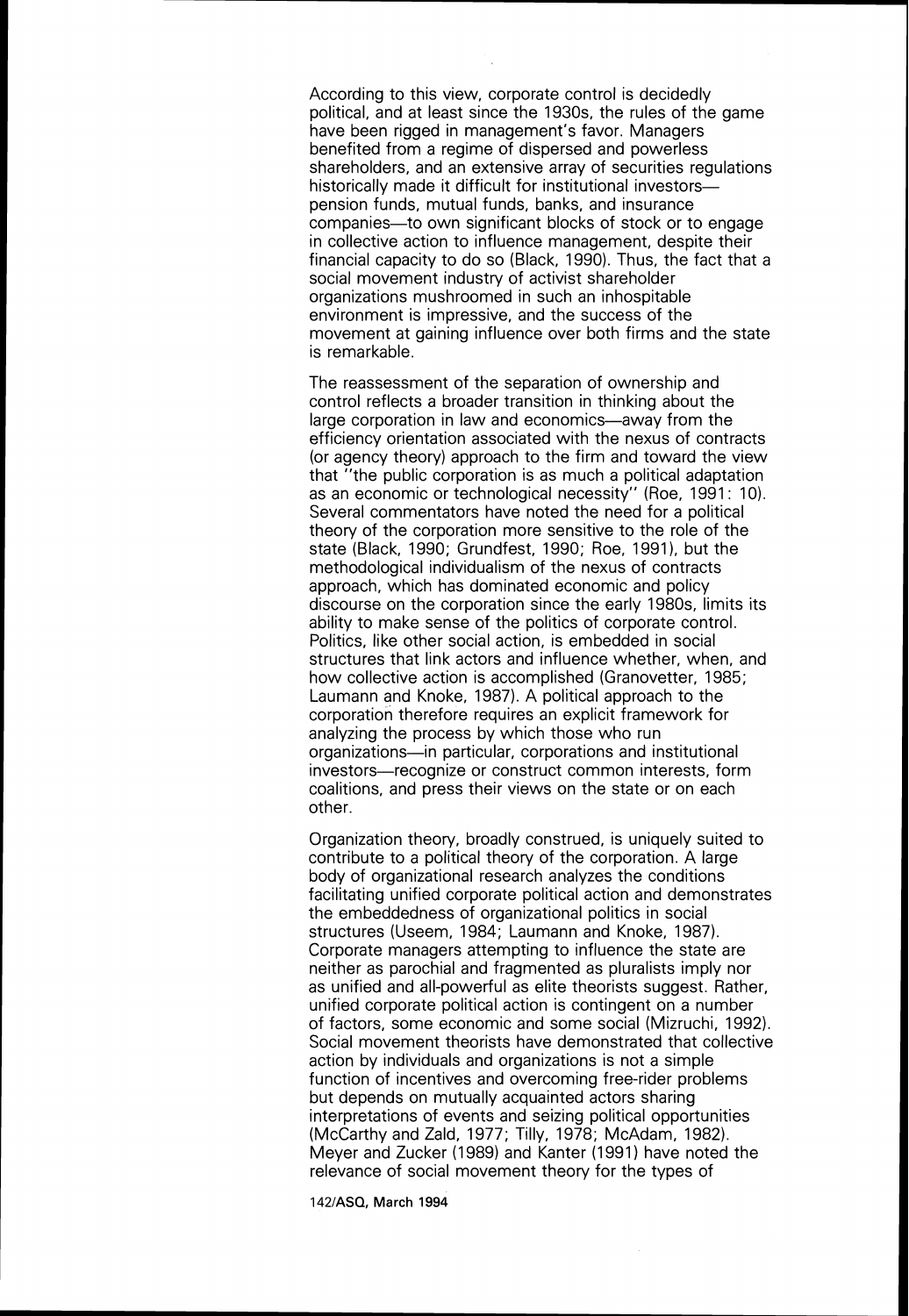corporations observed today. Owners of poorly performing firms, for example, may have strong incentives to close them down but may be unable to do so because of political efforts by organized alliances among groups that benefit in different ways from maintaining the firm-managers and other employees, as well as dependent organizations (Meyer and Zucker, 1989). Class theorists argue that there is no single logic of collective action that applies generally to all actors but that different classes, such as shareholders and managers, have different requirements for joint political action (Offe and Wiesenthal, 1980). We draw on each of these theories in outlining an organizational approach to the politics of corporate control. We illustrate this approach in describing the rise and entry into the polity of a social movement industry, demanding shareholder rights in corporate governance during the late 1980s and early 1990s, and efforts by corporate managers to resist this movement.

# EXISTING APPROACHES TO CORPORATE CONTROL

Theoretical discourse on corporate control in organization theory has focused primarily on internal power struggles and on the process by which the dominant coalition within the organization comes to power. Organizations operate in environments characterized by exchange-based uncertainties that they attempt to manage with various tactics for preserving their autonomy and creating islands of stability. Those subunits within the organization that can propose and execute strategies that solve the organization's problems gain power, and people from those subunits come to dominate the top ranks of management. Thus, one can understand the power structure of the organization by looking to the departmental backgrounds of the top managers (Pfeffer and Salancik, 1978; Fligstein, 1990). At the heart of this approach is a presumption of managerial control: It is internal power struggles, conditioned on current environmental uncertainties, that determine who comes to power, while the shareholders that own the firm have minimal say (Meyer, 1991). Yet managerial control can no longer be taken for granted in the large corporation, as demonstrated by the fact that roughly one-third of the Fortune 500 changed hands during the 1980s, primarily as a result of external takeovers meant to oust the dominant coalition (Davis and Stout, 1992).

Class-based approaches to the corporation in sociology have recognized the distinctiveness of the control afforded by corporate ownership (e.g., Zeitlin, 1974), yet these approaches assert a harmony of interests among corporate owners and managers that contradicts recent trends in ownership and tactics of control. On average, half of the ownership of large corporations is held by institutional investors rather than individuals or families, and most of this is in the hands of private and public pension funds such as the College Retirement Equities Fund (CREF) and the California Public Employees Retirement System (CalPERS) (O'Barr and Conley, 1992). Moreover, the prevalence of hostile takeovers and the use of takeover defenses by managers of a substantial majority of large corporations to protect themselves from the firm's actual or potential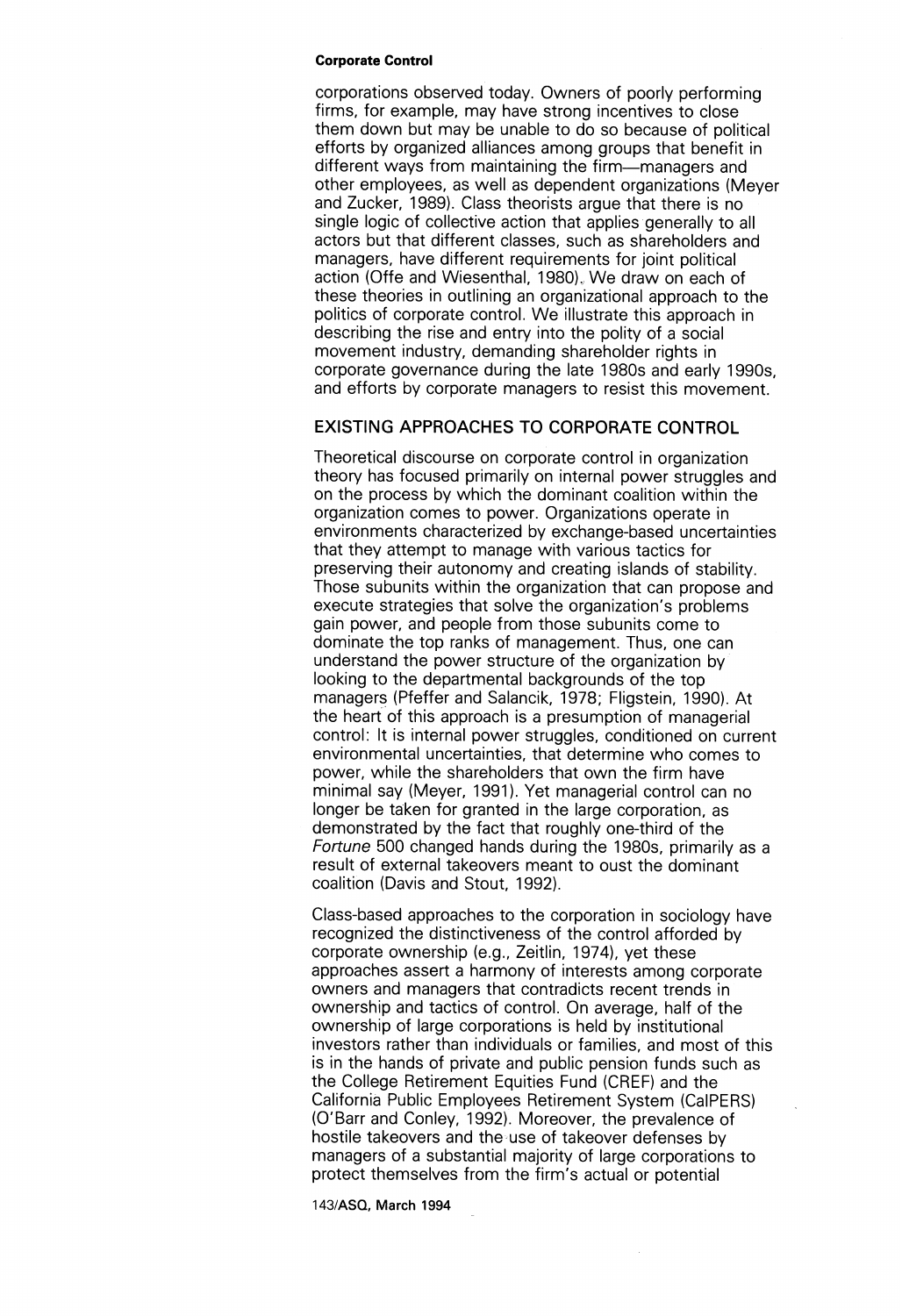owners belies any notion of a shared class position held by owners and managers. As trustees of other people's money, corporate managers and fund managers share an ambiguous relation to the means of production, yet they are the primary opposing contenders for corporate control.

The notion that shareholders and managers have divergent interests forms the basis of the dominant approach to corporate control in economics, the agency theory of the firm, as well as its counterpart in the law.' Agency theory treats the corporation as a nexus of contracts among atomized principals and agents-shareholders and managers, as well as workers, debtholders, buyers, and suppliers—that have more or less conflicting interests over how the proceeds from the corporation's endeavors are distributed (Jensen and Meckling, 1976). Claims on the proceeds can be considered in terms of contracts. The shareholders' claim is on the residual value left after the other suppliers of capital, labor, and materials have been paid. Because managers in large corporations typically own relatively little of the firm themselves (that is, ownership and control are separated), they keep only part of the returns from their hard work and pay only part of the costs for any deviations from profit maximization. This creates an agency problem in which the interests of shareholders and managers conflict. Firms consist of a set of contractual mechanisms that address this conflict and the agency costs it generates. Organization structure is defined as the aggregate of these contractual mechanisms, and the basic hypothesis of agency theory is that organization structure in the public corporation minimizes agency costs.

The efficient operation of capital markets is the engine that drives agency theory. The value of the residual claim held by shareholders is reflected in the price placed on the firm's shares on the stock market—the greater the expected value of the future surplus produced by the firm, the greater the share price. Capital markets are efficient in that they adjust share price to reflect the best information available about the firm's prospects, and changes in share price (net of uncontrollable factors in the industry and economy) thus provide the only adequate measure of corporate performance. Managers' wealth is tied to share price through numerous devices, including outright ownership, stock options, compensation keyed to share price, and so on, that align manager and shareholder interests. Because share price does not reflect detailed inside information about how well the firm is being managed, firms have other devices to monitor managers, including shareholder-elected boards of directors that ratify important decisions (Fama and Jensen, 1983), concentrated (and therefore powerful) ownership blocks for firms whose performance is difficult to monitor (Demsetz and Lehn, 1985), efficient managerial labor markets that ensure that over the long run managers are paid according to their contribution (Fama, 1980), and high debt that compels managers to meet regular payment hurdles and return to capital markets (Jensen, 1986). If all these mechanisms fail and bad management drives the firm's share price down far enough, superior managers will buy control of the firm, fire the current managers, and run

144/ASQ, **March 1994** 

# 1

We use "agency theory" and "the nexus of contracts approach" interchangeably in this paper to refer to the approach to the corporation associated with the writings of Armen Alchian, Harold Demsetz, Eugene Fama, Michael Jensen. William Meckling, and others concerned with capital markets and the structure of the modern corporation. This approach should not be confused with the principal-agent literature, which focuses on the properties of contracts per se.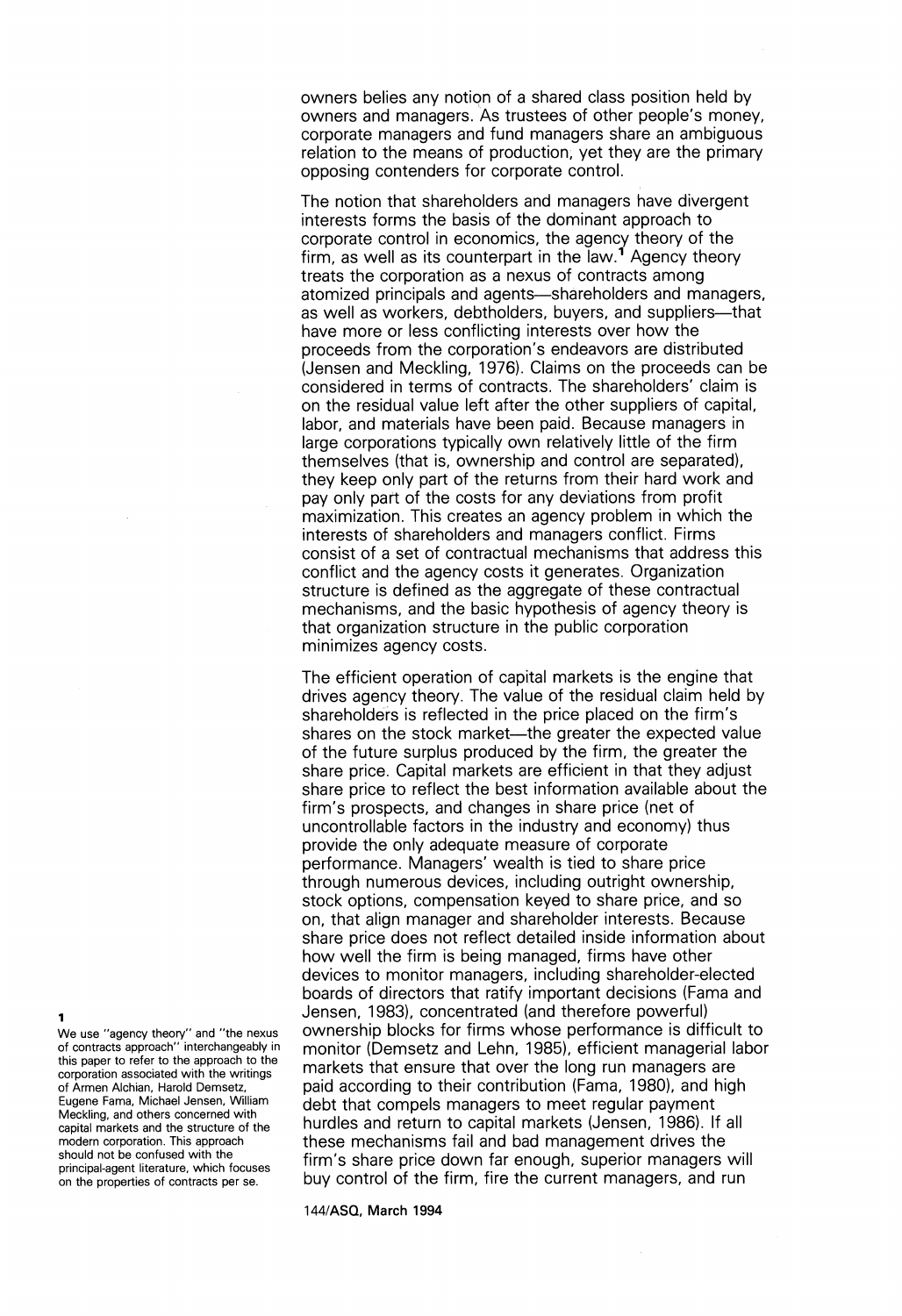the firm better themselves; they are rewarded for their trouble by the gain in the value of the firm, while shareholders are compensated by the premium paid. Thus, capital markets ensure that the structure of the nexus of contracts that survives is the one that minimizes agency costs and maximizes shareholder wealth.

The functionalist logic of agency theory is also applied to corporate law in the law and economics tradition, which focuses on the efficiency properties of the legal rules governing the corporation as a nexus of contracts (Easterbrook and Fischel, 1991 ). Corporations are chartered by states, and their shares trade on national exchanges. As a result, they are subject to state and federal laws that influence what a nexus of contracts can look like and the relative power of shareholders and managers. Corporate law is surprisingly open-ended. With few exceptions, almost any governance structure is permissible, as long as minimum disclosure requirements are met. Efficient capital markets reduce the burden on corporate law because they provide a selection mechanism that weeds out bad governance structures without governmental intervention. If a firm's proposed structure doesn't keep agency costs down, its shares will trade at a low price, and the firm will be ground under in the competition for capital. Managers who tried to issue shares in a firm that, say, made it too difficult for shareholders to remove them if they did a bad job or paid themselves too much would find few buyers. Thus, managers have built-in incentives to propose organizational structures that limit their own discretion. Once the firm is up and running, capital markets price the firm's shares to reflect how well the firm is being managed. If the firm's performance is bad enough, outsiders will buy control of the firm and replace the managers, a form of natural selection leading over time to appropriate structures. This type of natural selection is efficient, while governmental attempts to prescribe organizational structures, for the most part, are not. Moreover, because firms can incorporate in any state regardless of where they operate, state governments that attempt to overregulate organizational form will find that firms will choose to reincorporate elsewhere, as this serves shareholder interests and, by extension, the interests of managers, whose welfare depends on share price (Easterbrook and Fischel, 1991).

Efficient capital markets reduce the burden on shareholders also by eliminating their need to monitor how the firms they own are run. Once they have chosen to buy shares in a firm, the primary decisions that shareholders face come at the annual meeting, when they vote for their representatives on the board of directors, the accounting firm that will audit the firm's books, and occasional significant decisions such as mergers or changes in the corporate charter, normally via proxy. Overwhelmingly, the votes are simply ratifications of decisions proposed by management, made with information supplied by management, which critics have taken as evidence that managers in many corporations form a self-perpetuating oligarchy propped up through the sham democracy of the proxy system (e.g., Herman, 1981). Moreover, until relatively recently, proposals favored by

145lASQ. March **1994**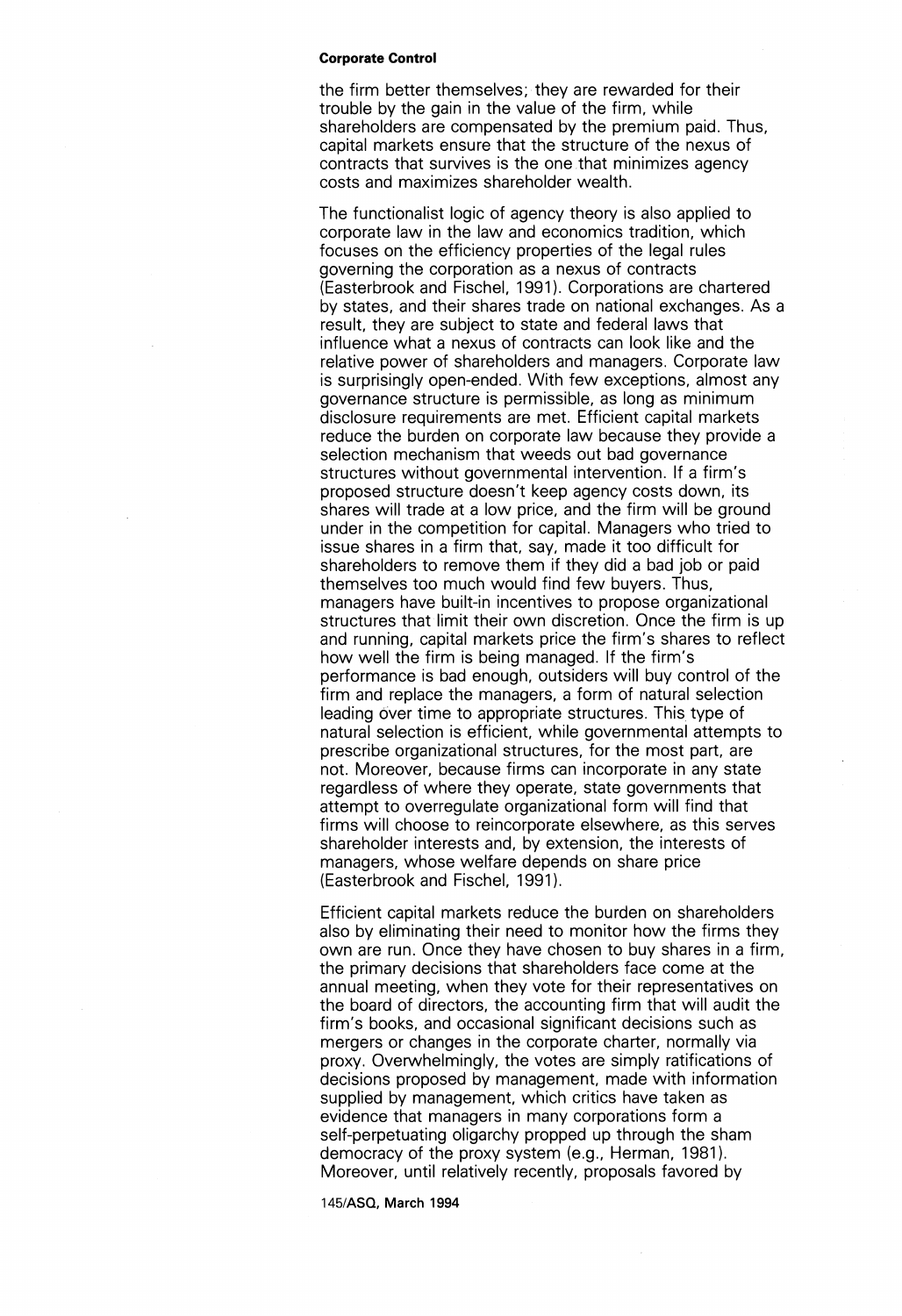management passed and those opposed by management failed with near-unanimous votes from shareholders. Yet agency theorists and their fellow travelers in legal circles argue from an efficiency standpoint that the general lack of shareholder involvement in firm decision making is not a problem but a virtue. Moreover, stockholders' specialty is risk bearing, not control (Fama, 1980). Shareholder passivity is the appropriate outcome of an efficient division of labor between those who are good at owning and those who are good at managing; if investors were so good at running firms, then presumably they would have turned their talents there. Again, poor management is reflected in lower share prices, which create incentives for takeovers in which good managers buy shares and use the votes to oust the bad managers.

# **Nexus of Contracts Approach**

The nexus of contracts approach to the corporation points to a set of mechanisms that form a seamless web linking firms, capital markets, and state and federal governments to ensure the efficiency of the allocation of corporate control. If not the best of all possible worlds, it is the best of all available worlds. Thus, agency theory is a functionalist theory in that it explains the most significant aspects of corporate structure in terms of their presumed efficiency properties: The large American corporation, with separated ownership and control, evolved through a Darwinian competition for capital to meet the demands of large-scale economic activity in the manner best suited to minimize agency costs and maximize returns to shareholders. State governments also compete to provide corporate law that vouchsafes the best interests of shareholders. The structures we observe today are the efficient outcome of this competition.

The core insight of agency theory—that shareholders and managers have conflicting interests and that corporate structures embody efforts to deal with this inherent conflict-is essential for understanding the evolution of the modern corporation. But several major features of American corporations are more parsimoniously explained as outcomes of political struggles than as adaptations designed to serve the best interests of shareholders. The origins of the separation of ownership and control and the recent rise of shareholder activism, the (ma1)functioning of boards of directors, and the rapid spread of state antitakeover laws at the behest of corporate managers all present anomalies for the nexus of contracts approach. While such anomalies are rarely sufficient to falsify a social science theory, they call into question agency theory's ability to account for corporate structures parsimoniously, without recourse to ad hoc accounts. The edifice of agency theory is critically dependent on an unrestricted takeover market, which thrived in the 1980s but ground to a halt by the early 1990s due in large part to the defensive actions of corporate boards and political maneuverings by corporate managers. If managerial politics can halt an effective market for corporate control, the theoretical web unravels.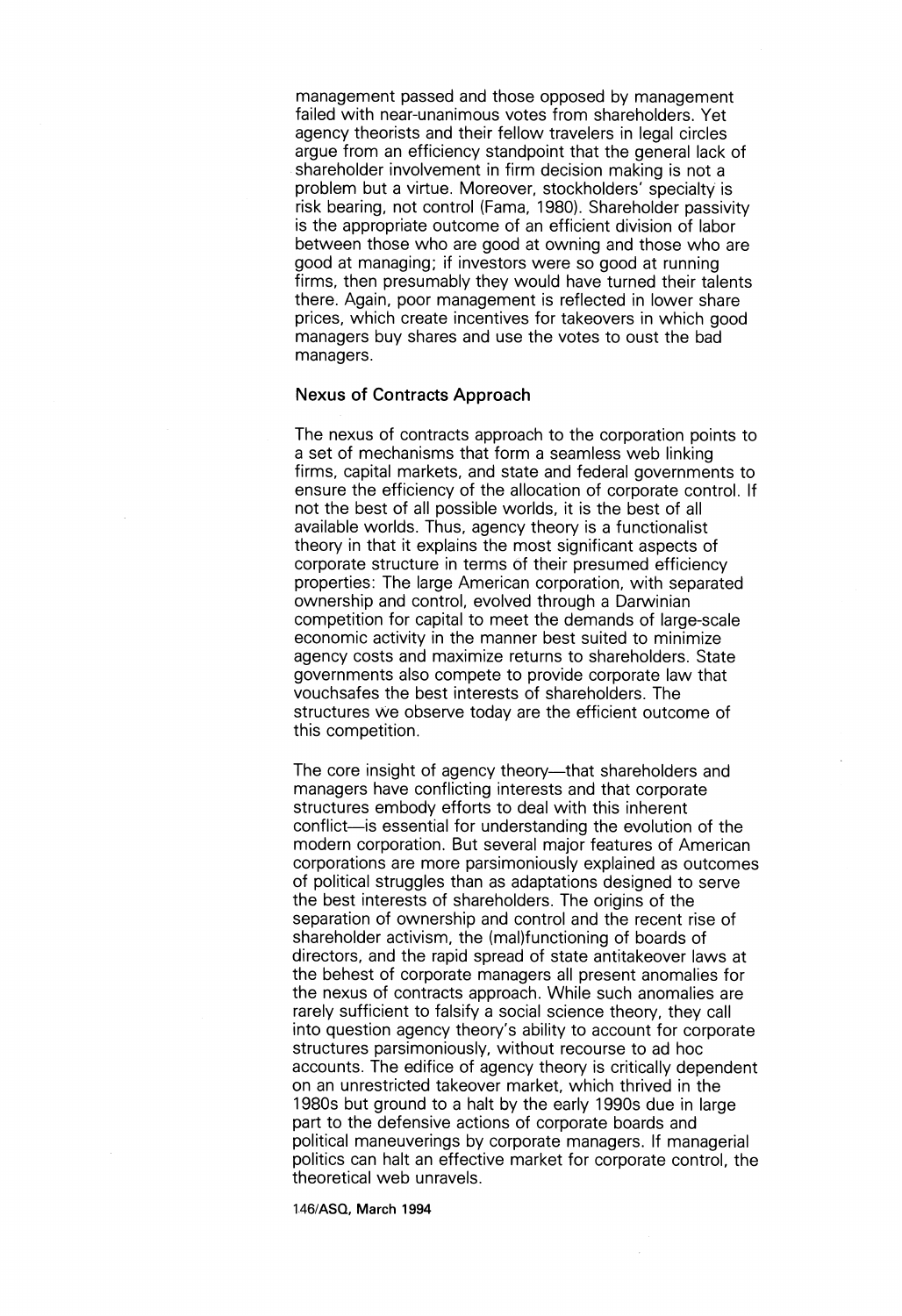Separation of ownership and control. The fact that shareholders are dispersed and relatively powerless in large American firms has been taken for granted by most commentators since Berle and Means wrote their famous book. Manageralist economists (e.g., Williamson, 1964) concluded that the consequent separation of ownership and control gave managers discretion to pursue their own ends, such as growing the firm too big and overpaying themselves, whereas agency theorists countered that the separation reflected an efficient division of labor and that capital market constraints minimized agency costs. Neither camp, however, questioned the inevitability of shareholder dispersion and passivity in large firms. There are, of course, sound economic reasons for individual as well as institutional shareholders to spread their holdings among diverse investments rather than allocating all of their wealth to a small number of companies. Yet recent reinterpretations of the historical record concur that politics-and not just economics-separated ownership and control in American corporations.

Financial institutions have long had the wherewithal to hold influential ownership positions in individual firms or to join with other shareholders to influence management, but a staggering array of legal restrictions have prevented them from doing so in the U.S. (Conard, 1988; Black, 1990; Roe, 1991). In Germany, three banks control more than 40 percent of the stock (Roe, 1990: 34), indicating that the managerialist firm is not an inevitable consequence of large enterprise.<sup>2</sup> But legal restrictions on corporate ownership in the U.S. evolved against a backdrop of popular mistrust of concentrated financial power, thereby preventing such an outcome. Roe (1991: 16-17) summarized these restrictions in his comprehensive review:

Banks and bank holding companies were repeatedly prohibited from owning control blocks of stock or from affiliation with investment banks that did. Insurance companies were for quite some time prohibited from owning any stock, and portfolio rules still restrict their ability to take control. Mutual funds cannot deploy more than a fraction of their portfolio in a concentrated position; buying more than 5 percent of a company triggers onerous rules. Pension funds are less restricted, but they are fragmented; rules make it difficult for them to operate jointly to assert control. Private pension funds are under management control; they are not constructed for a palace revolution in which they would assert control over their managerial bosses.

The most restrictive regulations came out of the securities acts of 1933 and 1934. Populist sentiment was suspicious of economic concentration, and the stock market crash of 1929 fueled a backlash against Wall Street and the big banks thought to be behind the crash. Congress acted to restrict the power of financial institutions, primarily by separating commercial and investment banking. Since then, commercial banks have been prohibited from owning stock, and financial institutions have been far more fragmented than they might have been otherwise. While corporate managers were not particularly involved in pushing the initial legislation, they promoted the subsequent stability of financial fragmentation (Roe, 1991).

147/ASQ, **March 1994** 

# 2

The substantial shareholdings of German banks do not give the banks uncontested dominance over corporate governance. Deeg (1992) argued that large German firms have increased their autonomy from the banks over the past few years by financing their investments through retained earnings rather than bank loans, and he questioned the widely held "finance capitalism" model of the German corporate economy. This does not alter the basic point that large-scale enterprise is compatible with a variety of different governance arrangements, of which American-style "managerialism" is onlv one.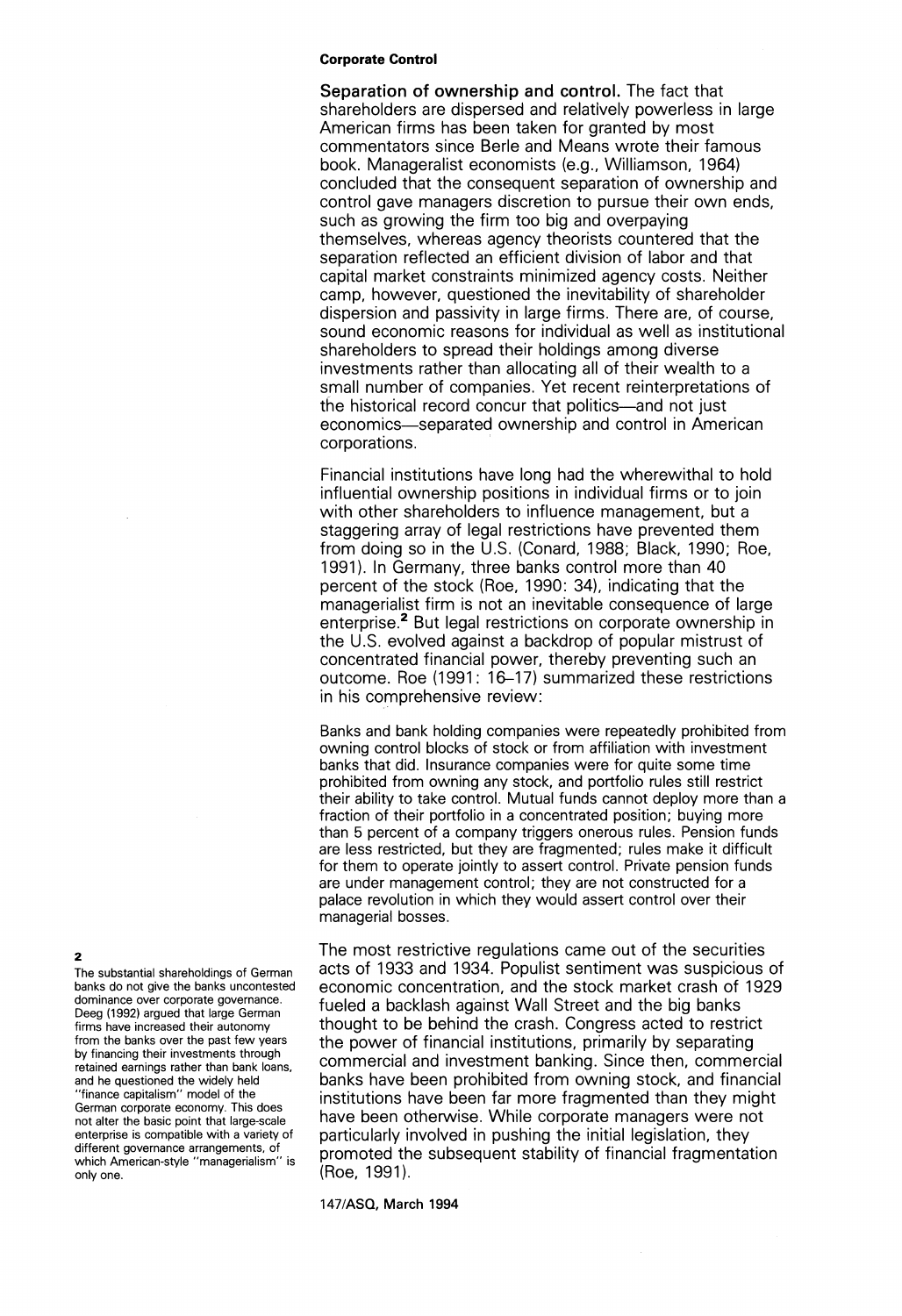In addition to keeping banks out of the corporate governance business, legal rules made collective action by shareholders extremely difficult. According to agency theorists, shareholders have traditionally been quiescent due to a combination of rational ignorance—it doesn't pay to learn enough about a company to vote intelligently when one's vote doesn't matter-and lack of expertise-shareholders are residual risk-bearers, not corporate governance gurus. Yet this conclusion is drawn from a stylized depiction of a single shareholder owning a tiny fraction of stock in a single company, which does not fit empirical ownership patterns. Black (1990) demonstrated that the incentives to vote intelligently increase exponentially with shareholdings, making even a modest ownership stake sufficient, while owners of large portfolios vote repeatedly on similar issues (e.g., should the board of directors be divided into three classes elected on rotating years) across numerous firms, giving them additional reason to be informed.

A far more credible explanation for shareholder passivity is the fact that "institutional shareholders are hobbled by a complex web of legal rules that make it difficult, expensive, and legally risky to own large percentage stakes or undertake joint efforts" (Black, 1990: 523). Until late 1992, communications aimed at influencing the votes of more than 10 other shareholders had to be examined and approved by the Securities and Exchange Commission (SEC) several days in advance. Sets of shareholders seeking to influence management jointly would count as a "group" by the SEC's definition and therefore would become subject to elaborate filing requirements if they collectively owned more than 5 percent of the firm's shares. Of course, if the group did not own more than 5 percent, it would be unlikely to have much influence. If the group owned 10 percent or more, its members would be subject to insider-trading rules requiring monthly disclosures of their purchases and sales of company stock as well as liabilities for "short swing" profits. Nominating and electing a director also makes an institution an "insider." And achieving status as a "controlling person," which is quite broadly defined, could subject an institution to liability for illegal acts such as securities fraud committed by the company itself (Black, 1990; Roe, 1991). Again, corporate managers have sought to maintain the autonomy that this legally mandated separation of ownership and control gave them, most recently by lobbying the SEC through the Business Roundtable (Black, 1990: fn. 161).

Shareholder passivity thus resulted from populist ideology and managerial politics that prevented activism rather than from shareholders' lack of interest. Moreover, the agency theory arguments for the irrationality of informed shareholder voting seem anomalous in light of the dramatic increase in activism beginning in 1985. If shareholders have neither the incentive nor the expertise for well-informed voting, as agency theorists argue, it is surely cause for alarm that they have organized to target hundreds of firms with proxy proposals opposed by management and that "more shareholder proposals passed in 1990 than in the entire history of shareholder proposals prior to 1990" (Barnard, 1991: 1 156). Federal regulation has also steadily increased

1481ASQ. **March 1994**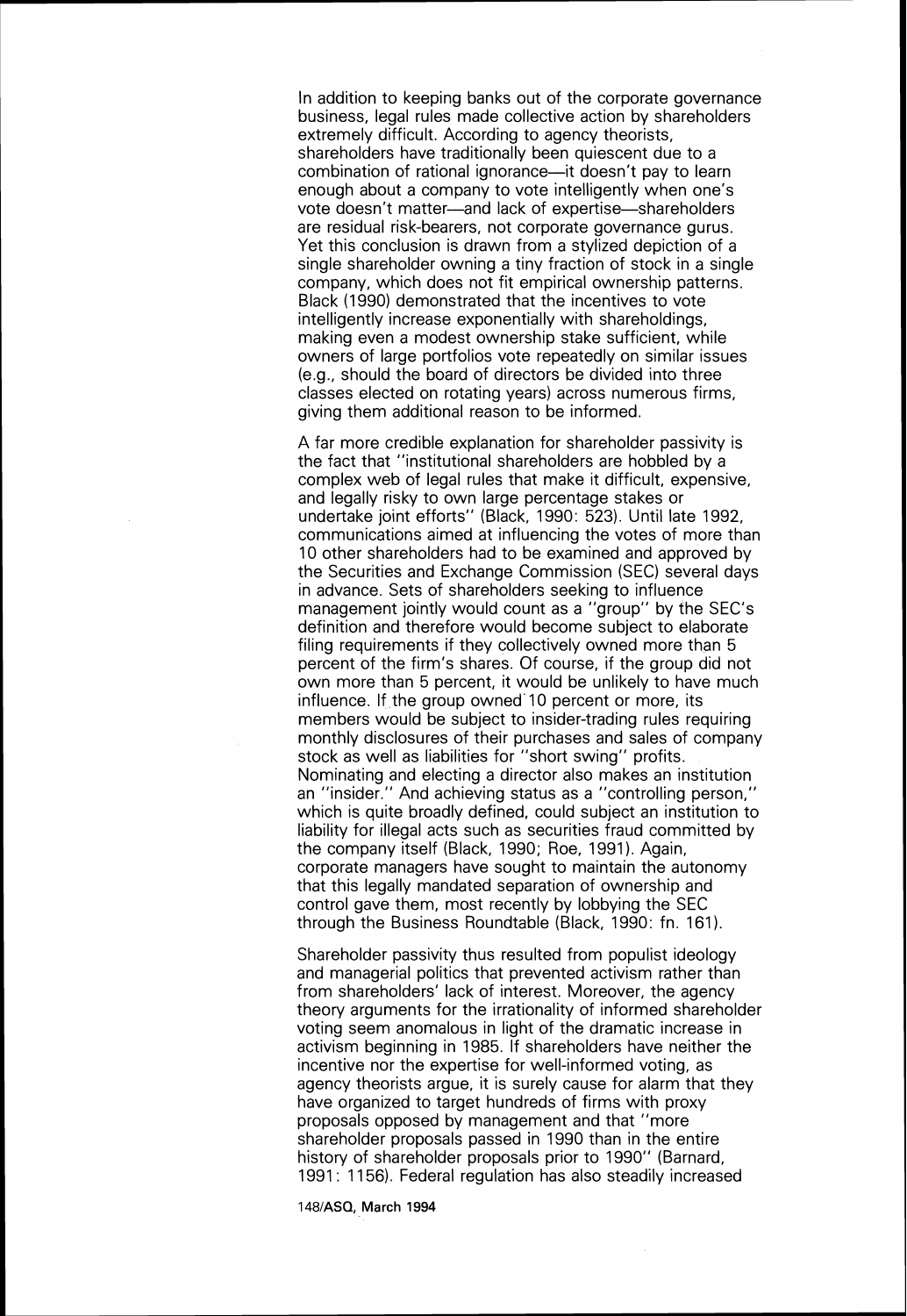the range of issues open to shareholder influence and the ease with which shareholders can coordinate their actions to exercise this influence, largely due to the efforts of shareholder groups. Shareholders are not only capable of collective action; when given a chance, they are good at it.

Boards of directors as agents. Agency theorists argue that one reason shareholders can remain passive in corporate governance is that there are more efficient mechanisms protecting their best interests: The board of directors monitors management, and in situations in which the board fails, the market for corporate control acts as a backstop (Fama and Jensen, 1983). Board members have powerful incentives to do a good job and protect their reputation for expertise in corporate governance, according to this approach, and particularly to prevent the firm from becoming a takeover target. Fama and Jensen (1983: 315) argued that "there is substantial devaluation of [a director's] human capital when internal decision control breaks down and the costly last resort process of an outside takeover is activated."

The effectiveness of the board of directors in general is controversial. There is some evidence that managers of firms with particularly poor corporate performance are less likely to join outside boards than are managers of better-performing firms (Kaplan and Reishus, 1990), but substantial evidence indicates that it is social connections rather than expertise in corporate governance that dominates the director recruiting process. A comprehensive panel study following the careers of 6,500 directors of 648 large corporations over eight years found that excellent corporate performance does not increase a board member's chances of being asked to sit on additional boards, and even sitting on the board of a hostile takeover target does not diminish an individual's chances for joining new boards. Instead, directors on boards that agree to give managers golden parachute contracts and those on boards whose members sit on numerous other boards are more likely to be rewarded with additional board seats (Davis, 1993). Thus, willingness to comply with management and the opportunity for a referral are far more important in getting asked onto corporate boards than demonstrated expertise in corporate governance.

One way to avoid the stigma of sitting on the board of a hostile takeover target is to ensure superior corporate performance. An easier way is to erect barriers that prevent the firm from becoming a target. The boards of a majority of large corporations took this latter strategy by adopting poison pill takeover defenses during the mid-1980s. The poison pill is a security issued to stockholders that gives them the right to buy shares in the firm at a deeply discounted rate if a raider passes an ownership threshold (typically 20 percent) without the approval of the board. The right explicitly excludes the raider, thus substantially diluting his or her stake. Best of all, from the board's perspective, the pill can be adopted without seeking shareholder approval (and despite strong shareholder protest in many cases), allowing the board to increase its own power unilaterally. According to the logic of agency theory, managers have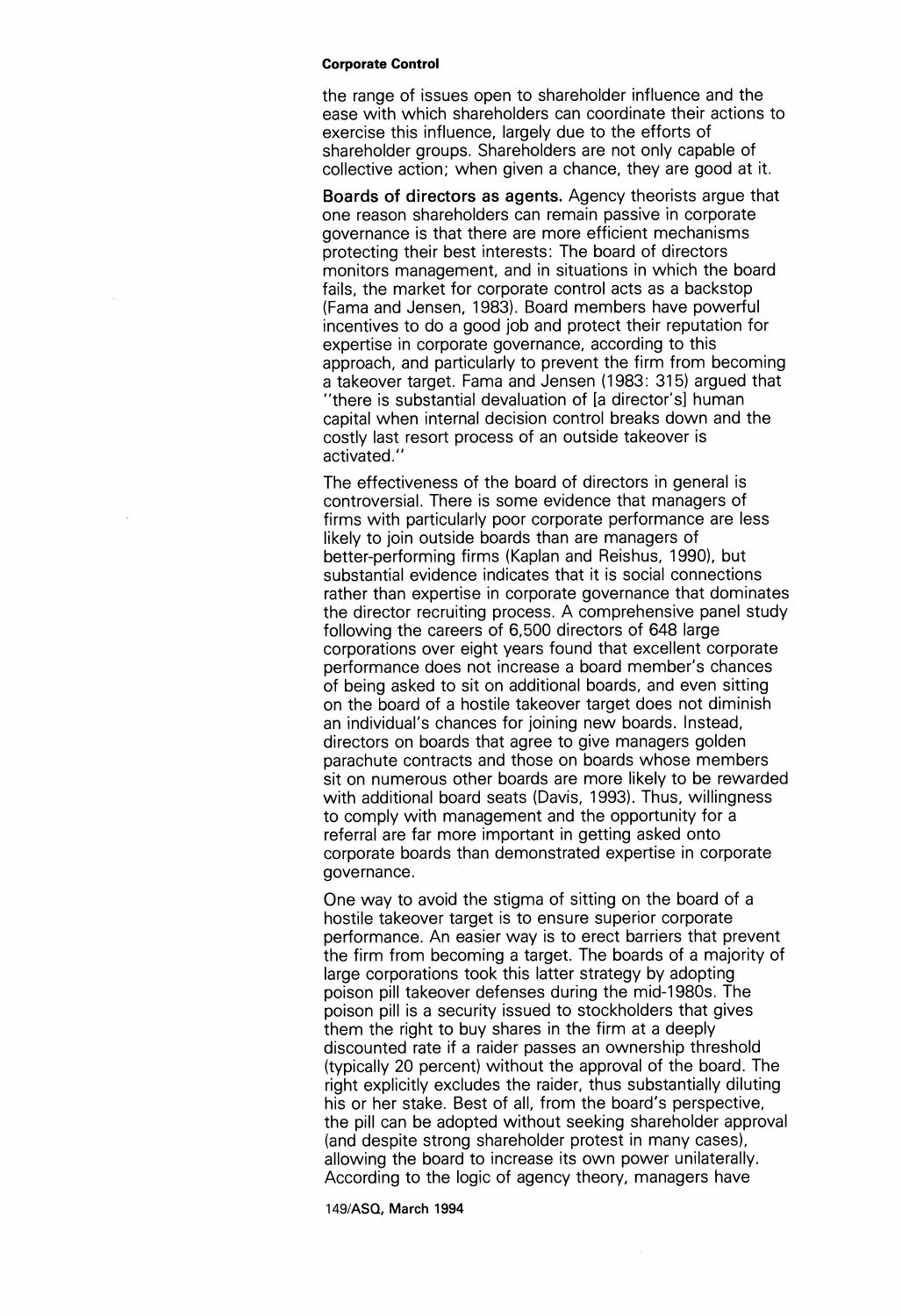compelling incentives to leave their firm open to takeover because investors would pay less for shares in firms whose managers can't be thrown out if they do badly. Thus, firms' share prices tend to drop upon the adoption of a pill (Ryngaert, 1988). The fact that a large majority of firms adopted the pill in spite of the best interests of shareholders therefore indicates that boards are not generally selfless agents of shareholders. To the contrary, boards were substantially more likely to adopt pills when they shared directors (interlocked) with other boards that had already adopted, indicating that directors actively spread the pill from firm to firm. Thus, one mechanism hypothesized to protect shareholder interests, the board of directors, worked to circumvent another, the market for corporate control (Davis, 1991).

State antitakeover laws. Despite the best efforts of corporate boards to prevent unwanted takeovers through firm-level defenses, the takeover market did not end with the introduction of the poison pill, and many corporate managers turned to state legislatures to lobby for protection through antitakeover laws. According to the nexus of contracts approach to corporate law, state legislatures should have been immune to these lobbying efforts because of their strong incentives to create shareholder-friendly corporate law. State laws that make takeover more difficult can be ruled out a priori on efficiency grounds: Investors need the assurance that they can throw out inefficient management teams by agreeing to a takeover, and managers, who need access to capital, therefore have to heed these investor preferences by ensuring their susceptibility to the discipline of takeover (Easterbrook and Fischel, 1991). States that made it difficult for local firms to be taken over would find that those firms would reincorporate in other states to demonstrate their fitness to the capital markets. Unsurprisingly, the stock prices of firms incorporated in states adopting antitakeover laws dropped when the proposed legislation was announced (Karpoff and Malatesta, 1989). Yet the vast majority of state legislatures enacted antitakeover laws during the 1980s-40 states had them by 1991 (McGurn, Pamepinto, and Spector, 1991)—and there is no sign that efficiency-minded managers thronged to reincorporate in the handful of states that didn't have such laws. According to Roe (1993: 353), "by calling for political reinforcements, managers won in state-by-state political combat what they could not win in contracts with shareholders. They won freedom, nearly complete, from takeover."

Efforts by managers and boards to thwart the market for corporate control seem to have been effective, at least temporarily, as "tender offer activity . . . dwindled to an almost irreducible minimum in 1991" (Mergers and Acquisitions, 1992: 25), and fewer U.S. mergers and acquisitions were announced in 1991 than any year since 1963 (W.T. Grimm, 1992). While other factors, particularly the collapse of the junk bond market, contributed to the abrupt end of the takeover wave, restrictive state laws played a significant part (Romano, 1992).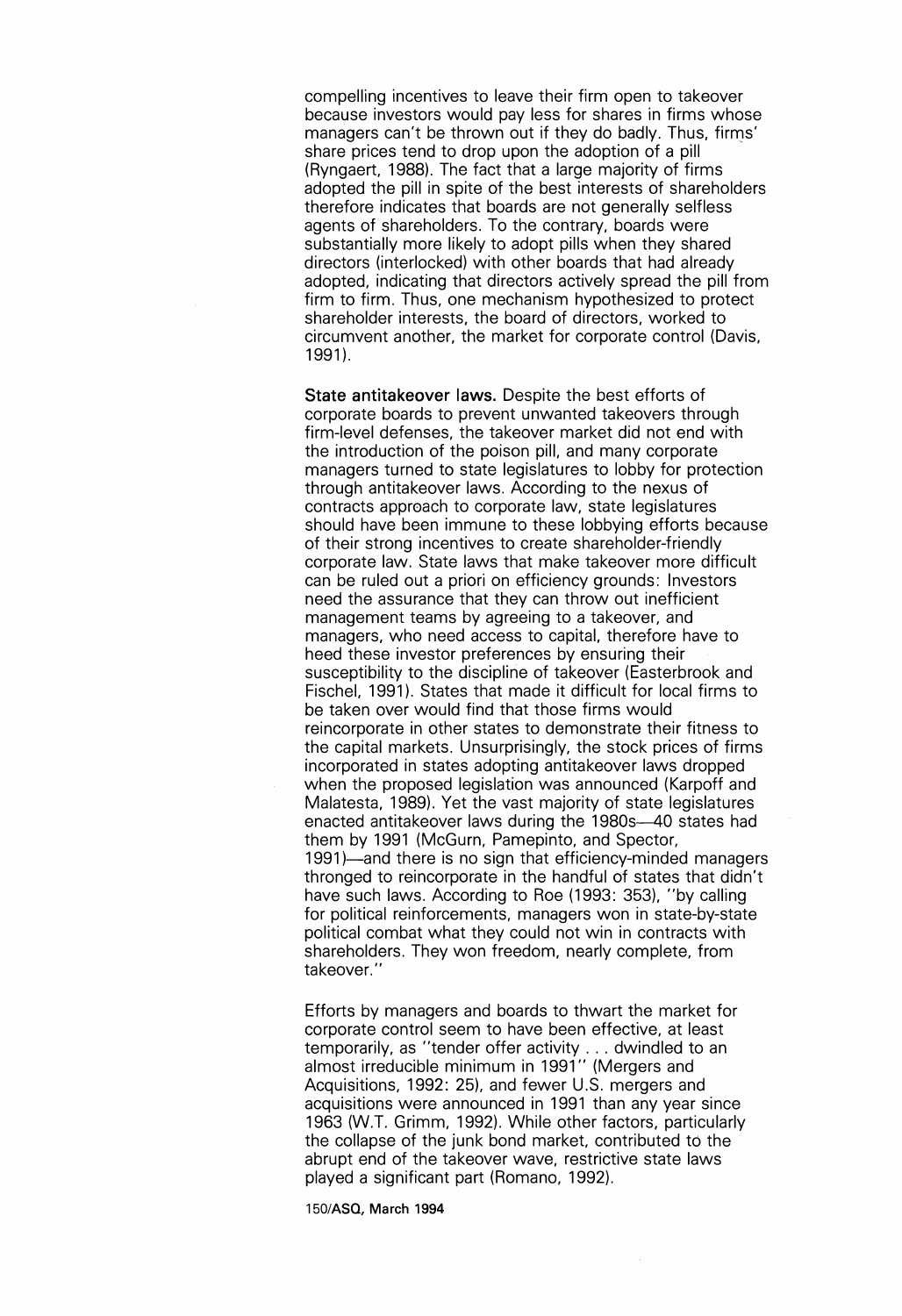The legislative histories of state antitakeover laws effectively demonstrate the importance of taking organized political action by shareholders and corporate managers into account in explaining corporate governance. "State takeover laws are typically sponsored by a local chamber of commerce at the behest of a major local corporation that has become the target of a hostile bid. They are often enacted rapidly, sometimes over a few days in a special emergency session . . . [and] usually . . . without public hearings. Legislators' support is bipartisan and nearly unanimous" (Romano, 1992: 52). In the case of Connecticut's 1984 law, Aetna, the second-largest firm in the state, enlisted the help of the Connecticut Business and lndustry Association, which was the largest business organization in the state as well as the largest and biggest-spending lobbying organization. Given the bill's support by a united business community, it passed the state senate with only one negative vote (Romano, 1987). Arizona's law resulted from lobbing by Greyhound (now Dial) Corporation: "Greyhound said 'Jump' and we said 'How high?', " according to state representative Jim Skelly (quoted in Roe, 1993: 339). Similar stories are told for most states passing antitakeover laws (Romano, 1988: 461). States adopting laws early tended to be those with more local firms traded on the New York Stock Exchange-presumably because such firms are larger and therefore more politically influential-and those with fewer local hostile bidders (Romano, 1987).

Delaware, the state of incorporation of over half the Fortune 500 and usually one of the first to adopt innovations in corporate law (Romano, 1985), implemented its antitakeover law relatively late and only after most other states had already done so. Delaware had proportionally more raiders than any other state (Romano, 1988) and thus faced far more fragmented opinion on takeovers from the business community. Because Delaware law regulates half the largest firms, its proposed takeover legislation also attracted much more debate than other states, including opposition by commissioners of the SEC, shareholder groups, and institutional investors. But Delaware is also far more dependent on incorporation revenues than other states (about 18 percent of its revenues come from incorporation fees), and it faced repeated threats of a mass corporate out-migration if the legislature was not forthcoming with more restrictive antitakeover legislation (Roe, 1993: 341). Thus, the state ultimately passed an antitakeover law in 1988, albeit a relatively mild one.

While the legislative history of Delaware's antitakeover law points to the role of collective action or threat of it by corporate managers, the history of the 1990 Pennsylvania law highlights the growing potential for collective action by institutional investors. As in other states, the Chamber of Commerce and lndustry joined with organized labor to push through a particularly restrictive law aimed primarily at protecting Armstrong World Industries, a Pennsylvania corporation and major local employer. Institutional investors vigorously but unsuccessfully opposed the law, although they were effective in weakening it (Black, 1990: 574). More significantly, after the law passed, institutional investors successfully pressured most large Pennsylvania corporations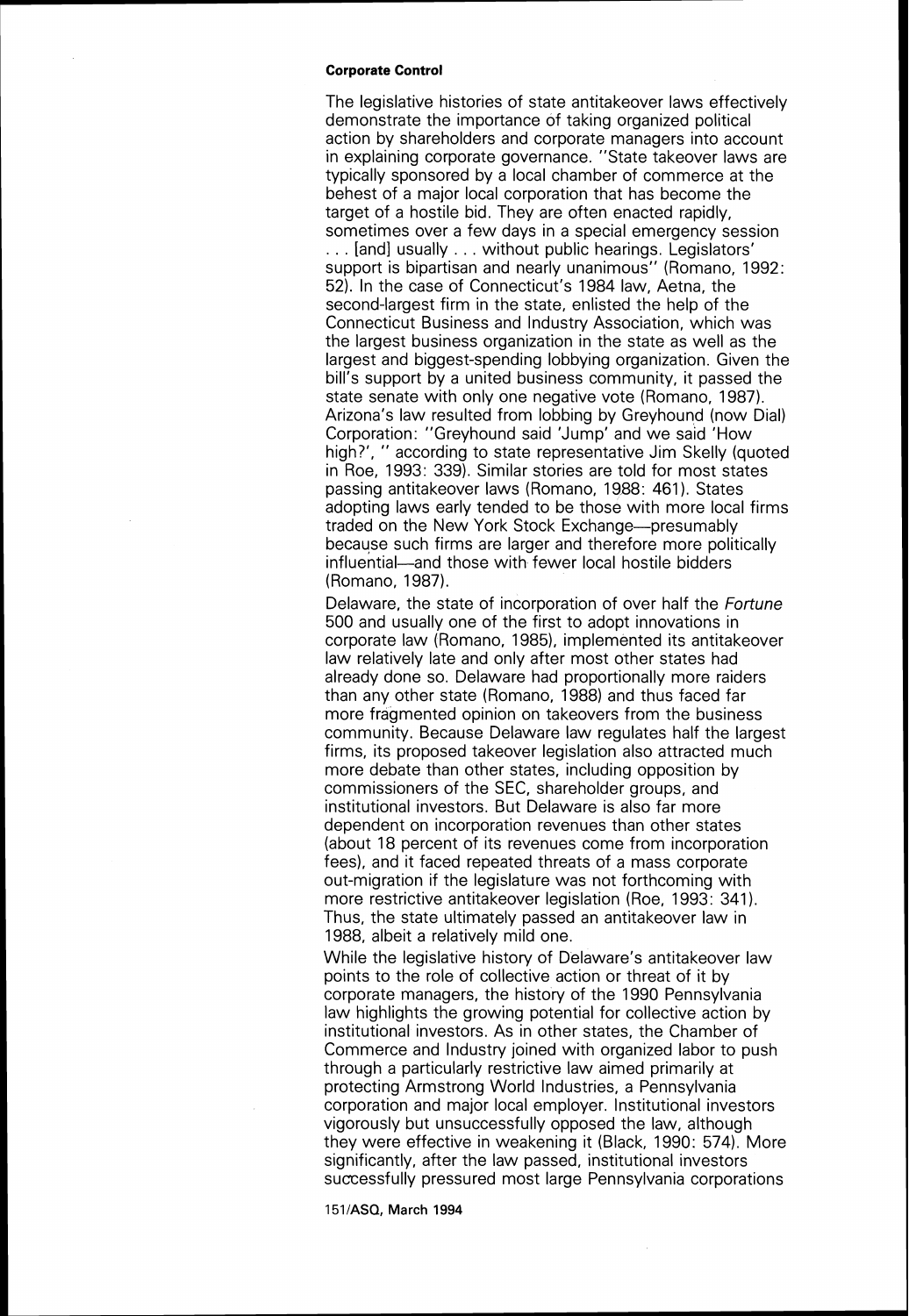to opt out of some or all of the law's provisions by threatening to sell their shares and invest the money in non-Pennsylvania firms (Romano, 1992: 55). Over time, shareholders became better organized to counteract the effects of state laws at the firm level and thus became more powerful in the battle for corporate control.

# A Social-Movement Approach to Corporate Control

Corporate control is inherently political, and politics is accomplished by coalitions of mutually acquainted actors that recognize or construct a common interest. Social movement theory adds insight into the process by which actors translate shared interests into collective action. Modern social movement theory developed in response to frustrations with conventional explanations of collective action, which emphasized incentives to the virtual exclusion of social structures (Tilly, 1978). Key insights of the resource mobilization school are that discontent sufficient to provide a basis for collective action is a constant feature of social life, that social movement activity does not correlate well with variation in levels of grievances, and thus that "grievances and discontent may be defined, created, and manipulated by issue entrepreneurs and organizations" (McCarthy and Zald, 1977: 1215). Incentives are neither necessary nor sufficient for collective action. Instead, movement activity flows from effective social organization among actors, typically drawing on preexisting social structures. Thus, for example, the Black civil rights movement was built on an indigenous organizational network prominently featuring Black churches in the South (McAdam, 1982).

The political process model of social movements emphasizes the role of opportunities provided by the political climate, particularly major disruptions in the political status quo, and the role of insurgent consciousness flowing out of a shared interpretation that a political system has lost legitimacy and is vulnerable to new demands for rights from the aggrieved population (McAdam, 1982). In this situation, many formal social movement organizations commonly emerge to construct and press the movement's agenda-forming a "social movement industry" (McCarthy and Zald, 1977: 1219). Challengers, groups whose interests are not considered in the decision-making processes, seek through social movements to gain membership in the polity and thus have their interests routinely taken into account (McAdam, 1982). Because organizations are the critical units in governmental policymaking, creating formal organizations to represent the movement is in effect the price of admission to the polity (Laumann and Knoke, 1987).

All these elements fit well with the history of shareholder collective action. Those with an efficiency orientation might argue that the shareholder-rights movement arose to take up the slack in governance left by the stagnant takeover market; when one efficiency mechanism fails, another rises to take its place, thus ensuring an efficient allocation of corporate control. But this characterization would greatly distort the historical record. Shareholder grievances in general are as old as Adam Smith's famous treatise. One constant grievance is that executives in managerialist firms overpay themselves, which also concerned legislators

1521ASO. March 1994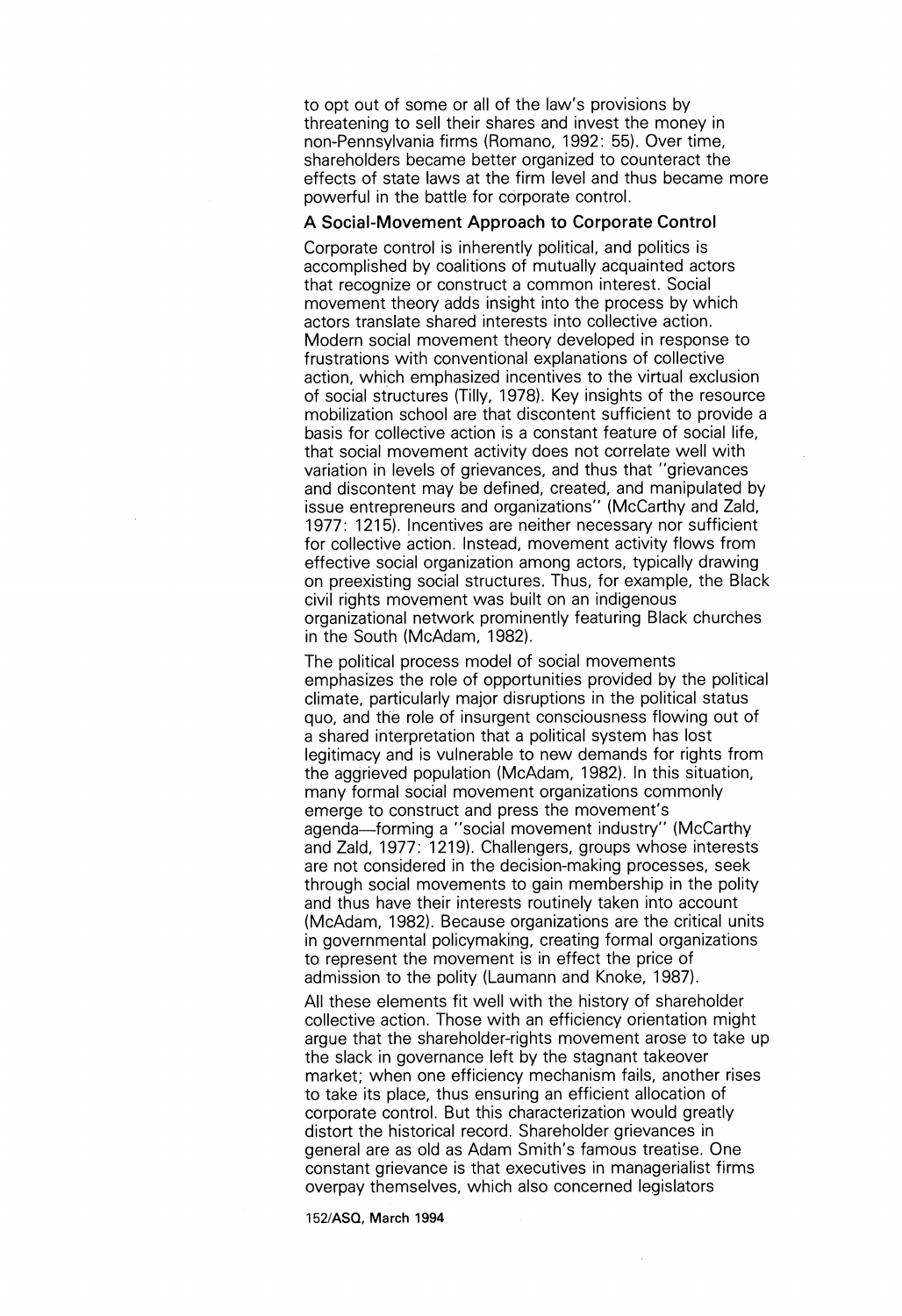constructing the Securities Exchange Act of 1934 (Conard, 1988: fn. 123). The shareholder-rights movement did not arise in response to a stagnant takeover market or even in response to particularly widespread managerial misdeeds. When the Council of Institutional Investors (CII), the most prominent shareholder-rights organization, was founded in January 1985 only a tiny minority of firms had poison pills, the U.S. Supreme Court had not yet handed down the 1987 CTS Corp, v. Dynamics Corp. of America decision legalizing significant state antitakeover laws, and large American firms thus were more vulnerable to hostile takeover than at any time before or since. Rather, Jesse Unruh, an "issue entrepreneur" and treasurer of California, recognized that greenmail by corporate management-paying raiders a premium to buy back their stock and thus avoid takeover-although relatively rare, was "an issue that, in political terms, could be sold in Pasadena," and Unruh thus used it as a basis for organizing public pension funds (Monks and Minnow, 1991: 213).

Given that corporate managers were vulnerable and that the Reagan administration's strong proshareholder stance indicated a tolerant ideological climate, the political opportunity structure was ripe for a shareholder-rights movement. Many movement organizations-including CII, United Shareholders Association (USA), founded by raider T. Boone Pickens in 1986 for individual shareholders, and Institutional Shareholders Services (ISS), formed by Robert A. G. Monks in 1985—were founded at roughly the same time, creating a social movement industry within two years. Proponents of the movement argued that the system of corporate governance had lost legitimacy because the interests of shareholders were organized out of policy deliberations, and they demanded rights to greater voice in decision making, which the creation of formal organizations facilitated. As SEC Chairman John Shad put it at the Cll's first meeting in 1985, "We've never before been able to turn to a group that represents purely the shareholders' point of view," the class that is "the principal constituency the commission was created to serve" (Atlanta Constitution, October 30, 1985). Ultimately, the movement gained sufficient access to the polity that the chairman of the SEC used the 1990 annual meeting of the CII to announce the commission's initiation of a major review of the proxy rules (Federal Register, 56: 28987), which led to substantial changes in shareholders' ability to engage in firm-level collective action in October 1992.

Below we provide a brief history of the rise of this shareholder activism and then a more detailed framework outlining the mechanisms of collective action for shareholders and managers. The sources we used are listed in the Appendix.

# THE RISE OF INSTITUTIONAL INVESTOR ACTIVISM IN THE 1980s

The initial rise of the shareholder-rights movement resulted from three trends: (1) the increasing concentration of corporate ownership in the hands of institutional investors, particularly public pension funds; (2) the elaboration and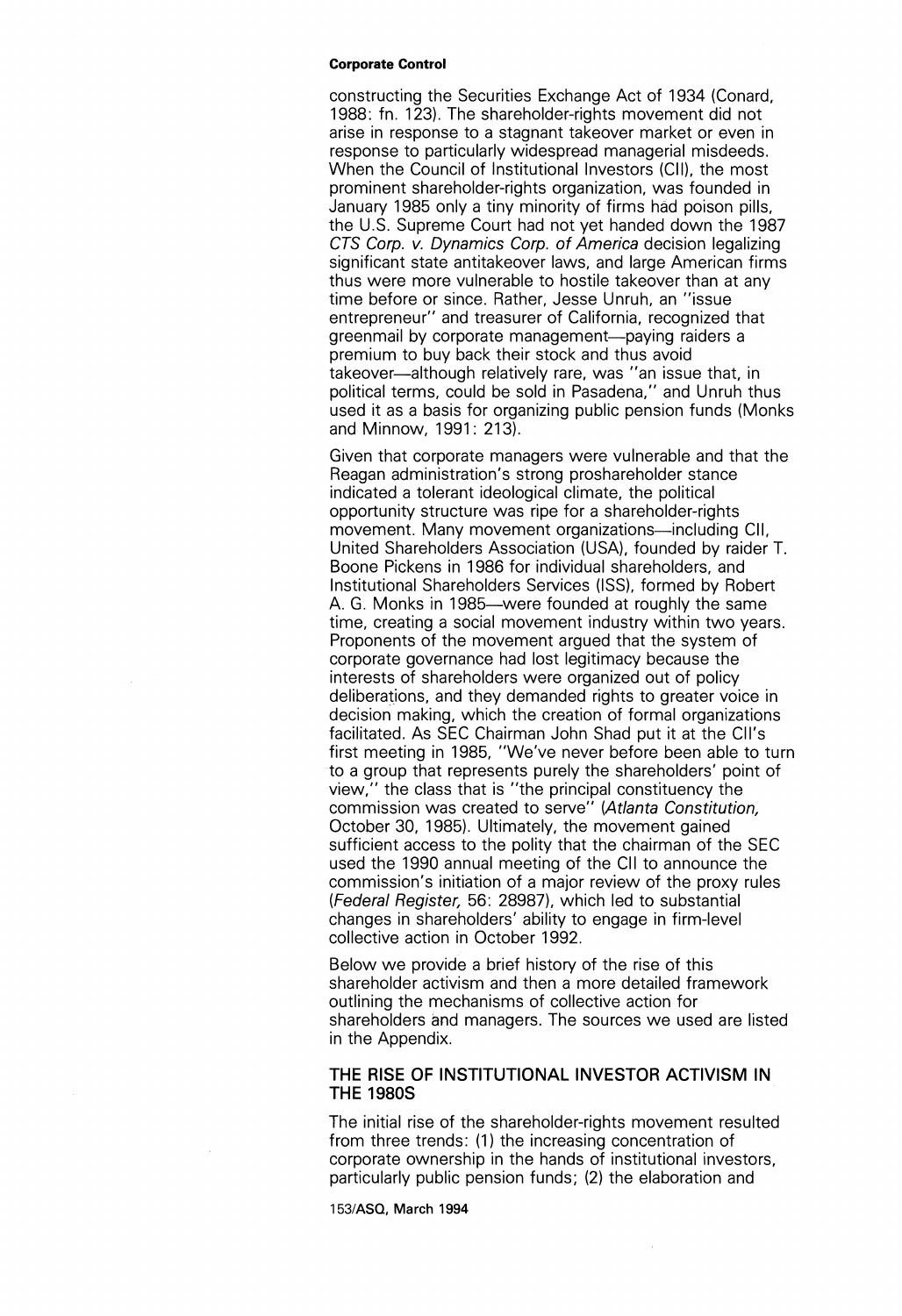enforcement of standards of fiduciary responsibility for private pension funds; and (3) a set of grievances sufficiently accessible to unite investors, i.e., the spread of antitakeover activities among large corporations.

The proportion of the average firm's equity controlled by institutional investors has increased substantially in the past three decades, from 15.8 percent in 1965 to 42.7 percent in 1986 (Useem, 1993). This trend has been even more pronounced among the largest firms, where over 50 percent of the average firm's common shares are held by institutions. While institutional investors are a broad category that includes banks, insurance companies, investment companies, and others, pension funds are among the largest. In 1960, pension funds held a 4-percent stake in the Standard and Poor's 500; in 1970 it was 9.4 percent; and by 1988 it had increased to 23.2 percent. Pension fund assets are expected to grow to \$3.5 trillion in the year 2000, representing 50 percent of all corporate equity. The ten largest pension funds alone hold 6 percent of the U.S. equities market. Thus, there has been an ongoing trend in which large firms are increasingly owned by institutions. rather than individuals, and by a relatively small number of pension funds in particular. This trend shows every sign of continuing into the future. Much as who manages the corporation shifted from entrepreneurs to professional managers during the managerial revolution, who owns the corporation shifted from individuals to professional investors.

The increased size of institutional investors' holdings limited their ability to divest from firms with which they were dissatisfied. Previously, institutions that were dissatisfied with management would typically do the Wall Street Walk and sell their stake rather than confront management. When one's stake is large enough, however, selling out depresses the share price and harms the seller; in addition, for the largest funds, the number of alternative investments is limited. Faced with such a high cost of exit, voiceshareholder activism-became more appealing. In addition, pension funds, and particularly private funds, which are subject to regulation under ERISA (the Employment Retirement Income Security Act, passed in 1974). faced greater demands during the 1980s to fulfill their fiduciary duty, that is, to act for the exclusive benefit of the plan's participants and beneficiaries. This emphasis on fiduciary responsibility was interpreted to include a demand to vote proxies in the interests of shareholders. Coupled with the difficulties of exit for the largest funds, this increased the attractiveness of voice.

The potential power of pension funds has been recognized for years (Drucker, 1976), but it took the wave of large takeovers in the 1980s to provide the political opportunity structure and specific grievances salient enough to activate the funds' latent potential for control. The takeover market exacerbated the conflicts between owners and managers. Shareholders almost inevitably gain from takeovers because raiders generally have to pay a premium to convince owners to sell their shares, while professional managers lose their position of control, and often their jobs, following a successful takeover. Thus, the takeover wave of the 1980s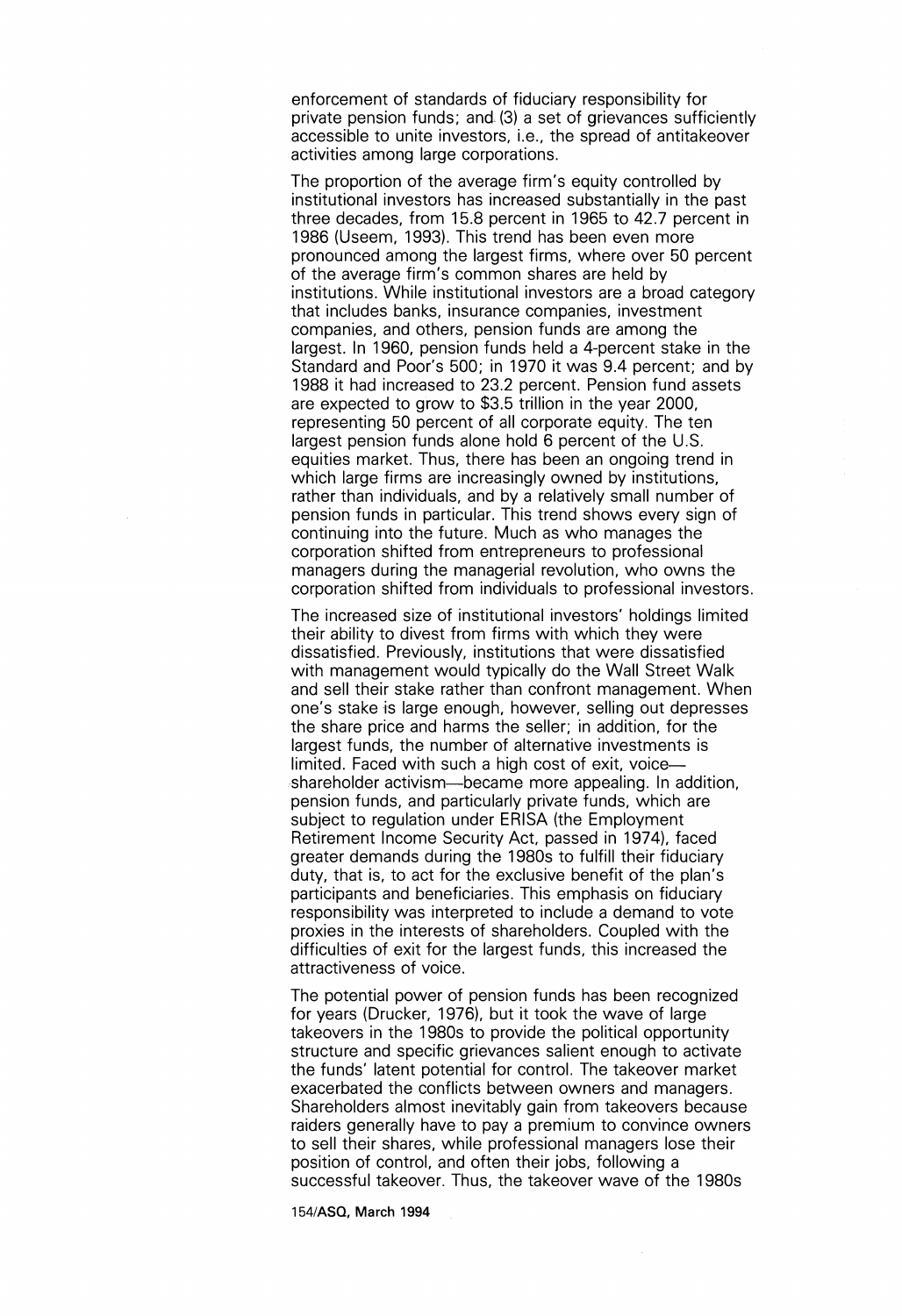set the stage for overt conflicts between managers, who sought to maintain and expand their control by protecting their firm from unwanted takeovers, and institutional investors, who sought to retain their rights to benefit from takeover bids.

Managers of most large corporations responded to the threat to their control posed by the takeover wave by adopting devices to make it more difficult for outsiders to take over the firm without management's consent, including shark repellents, which require shareholder approval, and poison pills, which do not (see Walsh and Seward, 1990, for descriptions). These devices have two attributes that make them objectionable to institutional investors: First, their adoption tends to depress a firm's share price, and second, they reduce shareholders' discretion with respect to takeover bids. The poison pill has the additional feature of being adopted without shareholder consent; thus, it was perceived by many institutional investors as a technique for managers to entrench themselves and increase their own power at the expense of the shareholders, appropriating control rights that should belong to owners (Davis, 1991).

Another practice that investors found objectionable was greenmail, in which a firm would buy back a raider's shares at a premium to avoid being taken over, while other shareholders gained no such premium (Kosnik, 1987). The specific incident that sparked the formation of the Council of Institutional Investors was Texaco's payment of \$1.3 billion to the Bass brothers to avoid takeover-at \$55 per share, a \$20 per share premium over the price available to other shareholders. In response to this incident, Jesse Unruh, treasurer of California and a trustee of CalPERS (the largest public pension fund) and the California State Teachers' Retirement Fund, founded the CII in January 1985. Originally composed of 19 of the largest pension funds, controlling \$100 billion in assets, its membership increased to over 80 funds with over \$500 billion in assets by 1993, including 24 union pension funds and 10 corporate pension funds. Cll's agenda was broadly defined by a "Shareholder Bill of Rights" it endorsed in 1986, which was intended to give investors a new voice in all "fundamental decisions which could affect corporate performance and growth," including requiring shareholder approval of greenmail, poison pills, golden parachutes, selloffs, and issuance of excessive debt.

The effects of this nascent social movement were realized both in opposition to management proposals that increased management's power at the expense of owners (Brickley, Lease, and Smith, 1988) and in support for antimanagement proposals, Investor activism, as measured by shareholder resolutions proposed by institutional investors, grew dramatically during the late 1980s. The number of antimanagement shareholder resolutions increased from less than 40 in 1987 to 153 in 1991. Support for such proposals also greatly increased. Shareholder support for anti-poison-pill proposals increased in the average firm from 29.4 percent in 1987 to 44.8 percent in 1991. Of more long-lasting importance is activist investors' success in changing the rules by which they may influence corporate governance. The SEC systematically increased the range of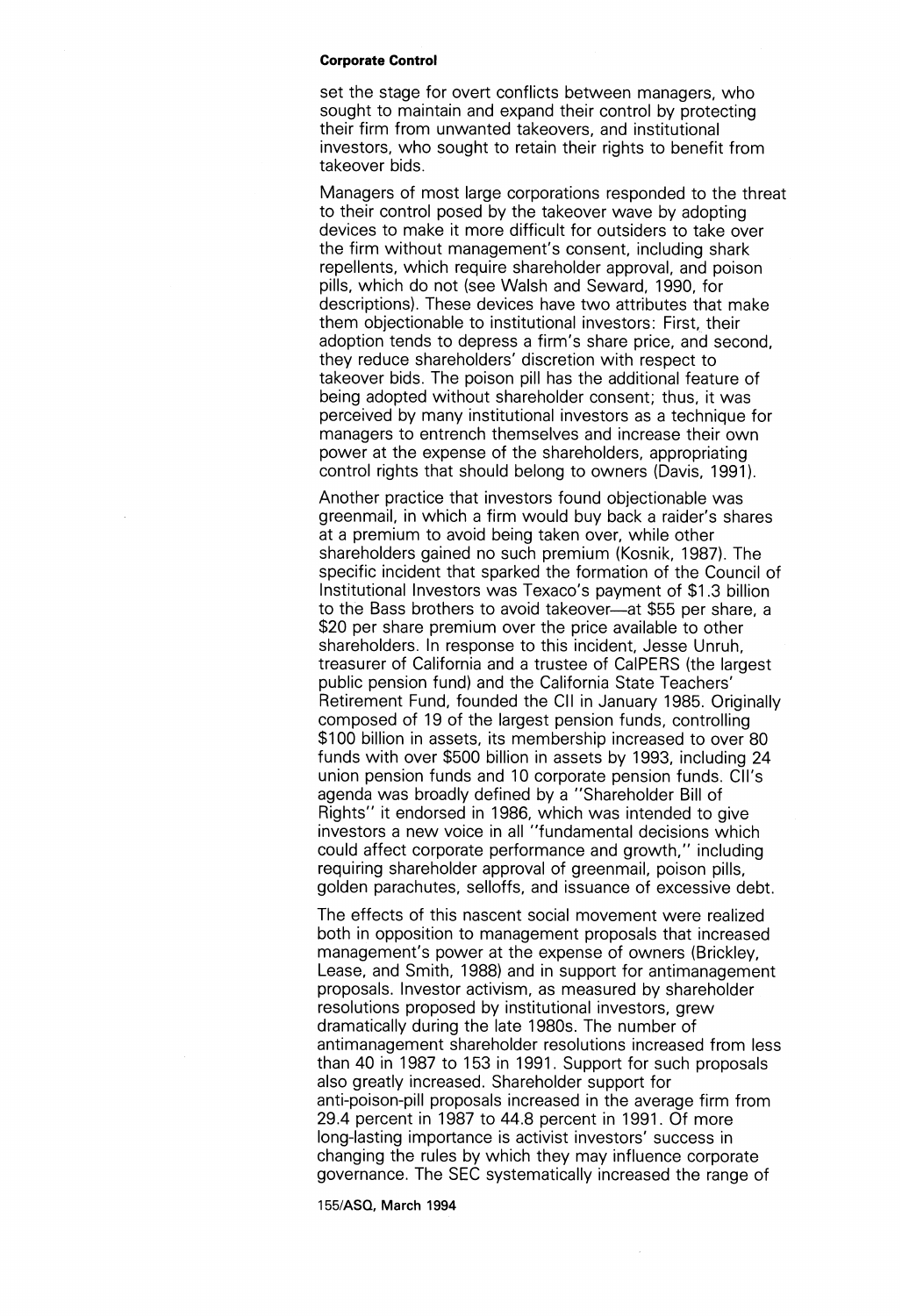issues open to shareholder vote on proxy issues. Of substantial symbolic importance is the fact that SEC Chairman Breeden announced the review leading to the most significant proxy reform of the early 1990s at a CII meeting. Shareholder activism thus achieved a degree of success unprecedented since the dawn of the managerial revolution, primarily as a result of a social movement of institutional investors.

# The Politics of Corporate Control

The three primary elements that determine a group's capacity to act are interests, social infrastructure, and mobilization processes (Tilly, 1978). A group's interests are defined by the gains and losses resulting from its interaction with other groups; social infrastructure concerns the degree of common identity and social ties linking the individuals or organizations in a group that most affect the group's capacity to act on its interests; and mobilization is the process by which a group acquires collective control over resources needed for collective action. The fourth element of collective action, political opportunity structure, concerns the set of power relationships in the political environment and, in particular, the degree to which disruptions and instability undermine the status quo and therefore increase the chances for successful insurgency (McAdam, 1982). Collective action can be analyzed as a function of the changing combinations of these components.

Conflicts over corporate control occur at three levels, firm, state government, and federal government. Each level presents distinctive impediments and facilitators of collective action by shareholders and managers. Distributive conflicts concern particular concrete outcomes and occur primarily at the firm level, while definitional conflicts are over the rules of the game that influence the ability of actors to mobilize effectively and thus occur at state and federal levels (Offe and Wiesenthal, 1980). These definitional conflicts at higher levels provide the context for the conflicts at lower levels. For example, management can exclude matters of "ordinary business" from shareholder votes at the annual meeting, thereby limiting the influence of activist investors, but the definition of ordinary business is determined by state and federal law and interpreted by the SEC. Thus, the definition of ordinary business is contested by shareholders and managers and is susceptible to change by the SEC.

Shareholders influence the governance of individual firms both formally, through the proxy system where they can initiate and vote on proposals, and informally, through negotiations with corporate management. Public corporations hold annual meetings open to shareholders where votes on significant issues of corporate governance are taken. The vast majority of shareholders that vote do so by proxy, sending in a paper ballot. Votes are counted by management or a firm hired by management and normally are not anonymous. Management typically knows how the firm's shareholders voted, and because proxy votes are revocable up to the time of the annual meeting, management can lobby to change the votes of shareholders who vote contrary to its wishes. The primary issues formally

156IASQ. March **1994**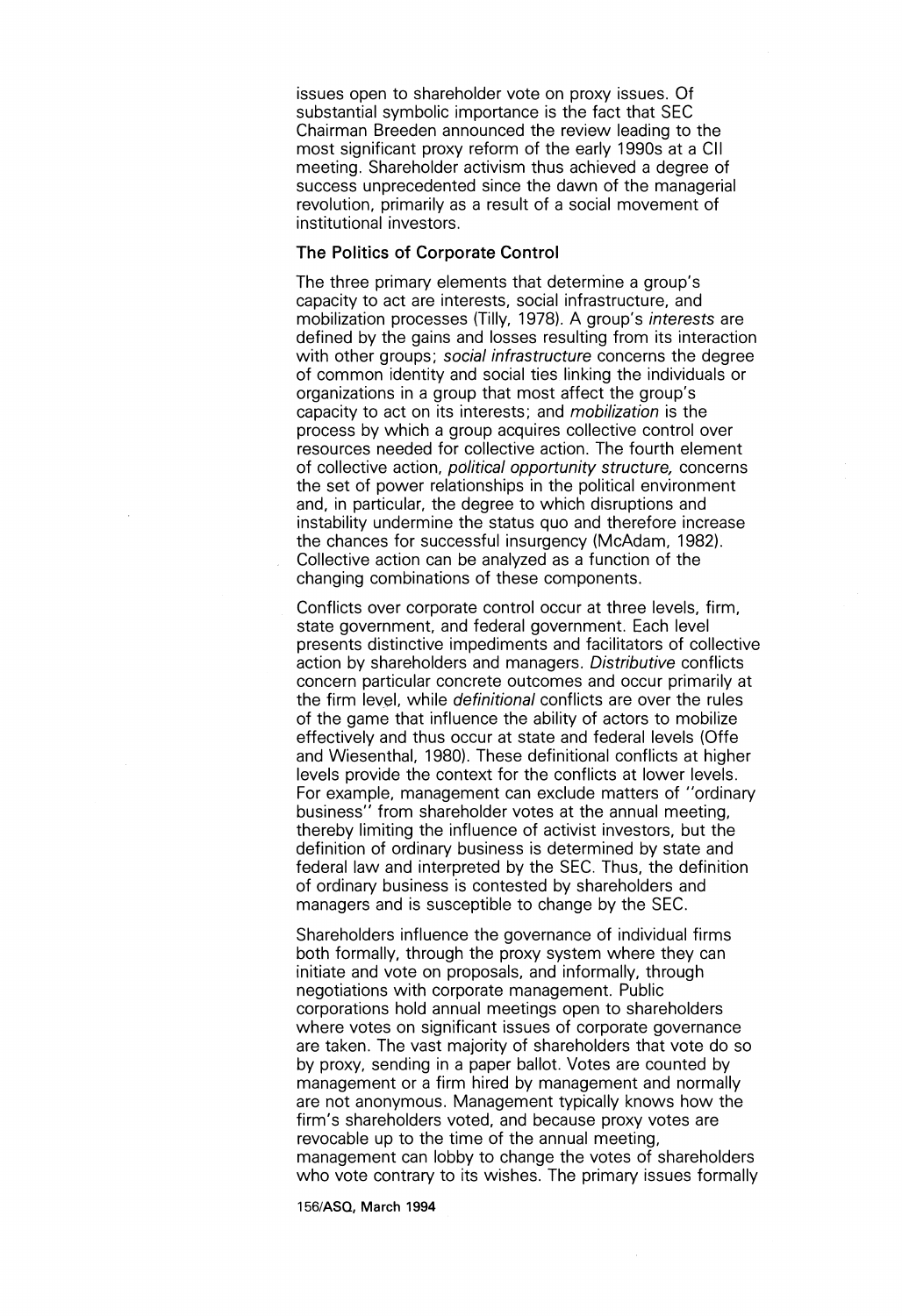considered include who sits on the board of directors, which accounting firm will audit the firm's books, major changes in governance rules, and shareholder proposals. The scope of issues open to proxy votes is primarily determined by the legal standards of the company's state of incorporation and by the SEC, which has broad authority to regulate the proxy system. Stock exchanges and Internal Revenue Service regulations also influence proxy issues. While the range of issues that management can propose for shareholder votes is quite broad, the topics deemed appropriate for shareholder proposals are somewhat limited, although lobbying by investor groups has expanded them recently. Management has broad control over what comes to a vote on the proxy ballot, including, most importantly, who is nominated to the board of directors. Shareholder organizations have been able to mobilize influence outside the proxy system, however, through private meetings (e.g., Cll's request that General Motors executives come to Washington to explain to its members why General Motors paid several hundred million dollars to get rid of Ross Perot in 1986) and public pressure (e.g., USA's public targeting of highly paid executives, such as Steven Wolf at United Airlines).

Conflicts over control at the state level are primarily over the laws of incorporation specific to each state. Firms may incorporate in any state, and their choice reflects several factors, of which headquarters location is only one (Easterbrook and Fischel, 1991). State laws of incorporation determine the issues open to shareholder vote, the scope of authority granted to the board of directors, the standards that apply to compensation and other arrangements between corporations and their officers, and the items that can appear in the corporate charter. Most states grant the board broad power to manage and direct the corporation, although such power is often subject to specific limitations provided in the governing instruments of the corporation. In addition, many state laws prohibit shareholder initiatives that compel directors to take action, thus, only those proposals that are in a precatory form (i.e., are phrased as requests or are advisory only) may be viewed as proper subjects for shareholder vote. State laws also regulate mergers and takeovers of firms incorporated in the state. While there is substantial evidence that state law, particularly takeover law, is tilted in management's favor, federal law is preemptive; notably, the 1982 Edgar v. MITE decision by the U.S. Supreme Court struck down antitakeover laws in 37 states, and "Congress could displace the states and enact all corporate law if it wanted" (Roe, 1993: 334). Thus, the federal government sets limits within which states can maneuver.

Conflicts at the federal level are primarily over the regulations concerning shareholder involvement in the proxy system-over what issues do shareholders have legitimate influence and by what process may they exercise it? When a shareholder seeks to have an initiative included on a company's proxy statement, management can either voluntarily include the initiative or petition the SEC to exclude it. The SEC permits exclusion of a proposal under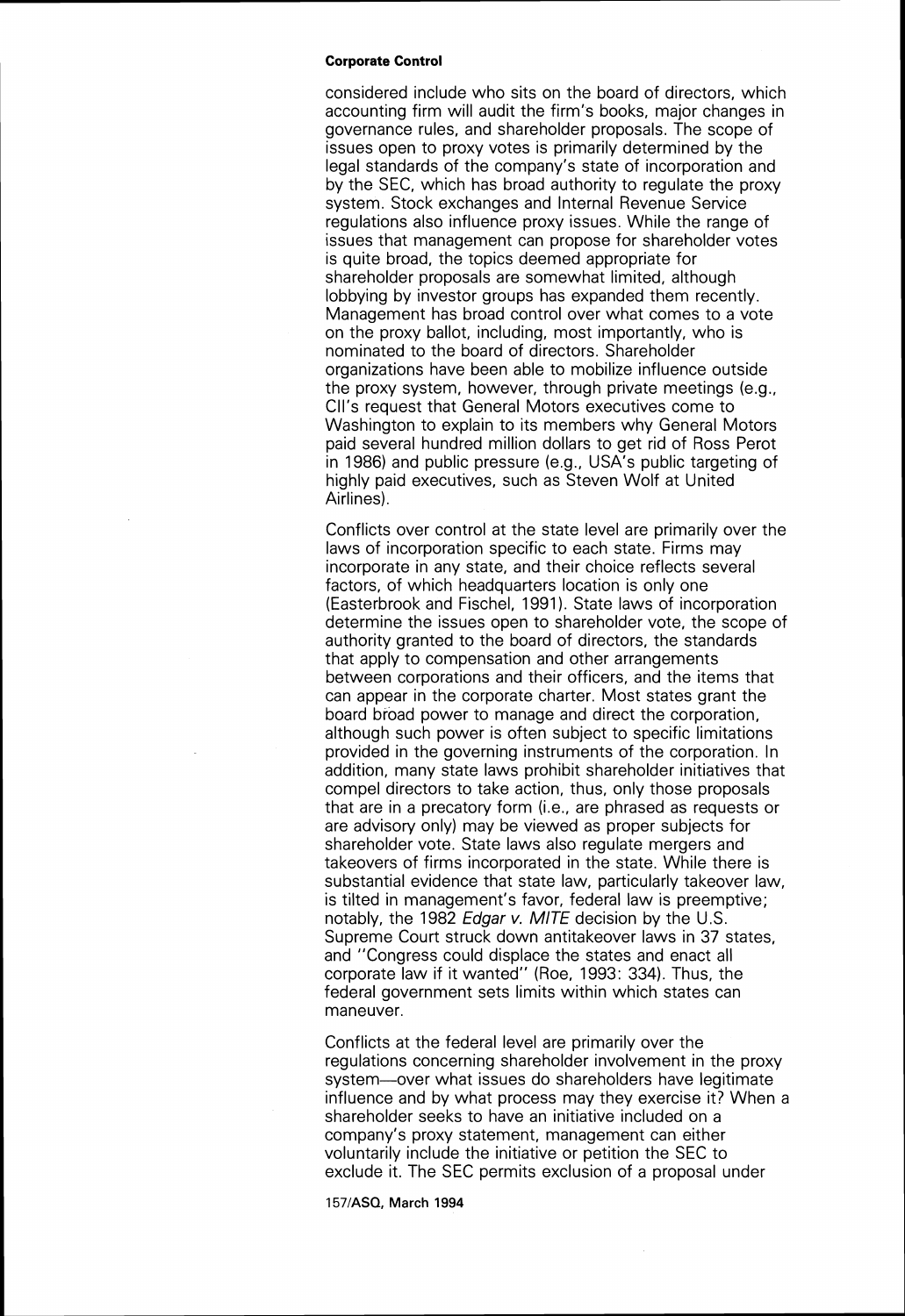two conditions: (1) the proposal is not considered a proper subject for action by shareholders under state law, or (2) the proposal relates to the ordinary business operations of the company. Activist shareholders' agenda at the federal level, therefore, was to lobby for changes in the SEC's interpretation of what constitutes ordinary business and to reduce the legal impediments to collective action described above.

# Factors Influencing Collective Action by Corporate Managers and Institutional Investors

The elements of collective action-political opportunity structure, interests, social infrastructure, and mobilization-differ for corporate managers and shareholders and have different influences on each group's actions, both at the firm level and at the governmental level.

Political opportunity structure. Social movements thrive in times of social or political instability because the status quo is more vulnerable to successful challenge by outsiders to the polity. Disruptions change power relations and thus create opportunities for insurgency (McAdam, 1982). The 1980s takeover wave disrupted the managerialist status quo by subjecting roughly 29 percent of the Fortune 500 to takeover attempts by outsiders seeking to buy corporate control from shareholders, often against resistance by management. While takeovers of large firms were not unheard of prior to the 1980s, the stability of managerial control within the firm had never been threatened on such a grand scale (Davis and Stout, 1992). Management's vulnerability to takeover benefited shareholders of target firms—an outsider seeking to buy control typically ends up paying them a 30-50 percent premium--but threatened to leave managers of targets unemployed. This tension between the interests of managers and shareholders provided much of the drive behind the shareholder-rights movement.

The takeover wave of the 1980s was nurtured by the free-market regulatory stance of the Reagan administration, whose politics were aligned with the Chicago School of law and economics. The general thrust of this school is that, in the absence of egregious market failure, markets are better than governments at regulating economic exchange to maximize social benefit. Efficient capital markets and the protection of property rights (i.e., those of shareholders) are of central importance to this approach. Sympathizers with this position were appointed to the Federal Trade Commission, which substantially reduced its antitrust oversight and allowed a torrent of intraindustry mergers; the SEC, which consistently took strong protakeover positions in public debates and avoided regulation of the market for corporate control; the federal judiciary, which tilted proshareholder in numerous decisions; the Council of Economic Advisors, whose 1985 Economic Report of the President sang the praises of the market for corporate control in promoting economic efficiency; and the Department of Labor's Pension and Welfare Benefits Administration, which held fiduciaries of private pension plans responsible for their proxy voting under ERISA. The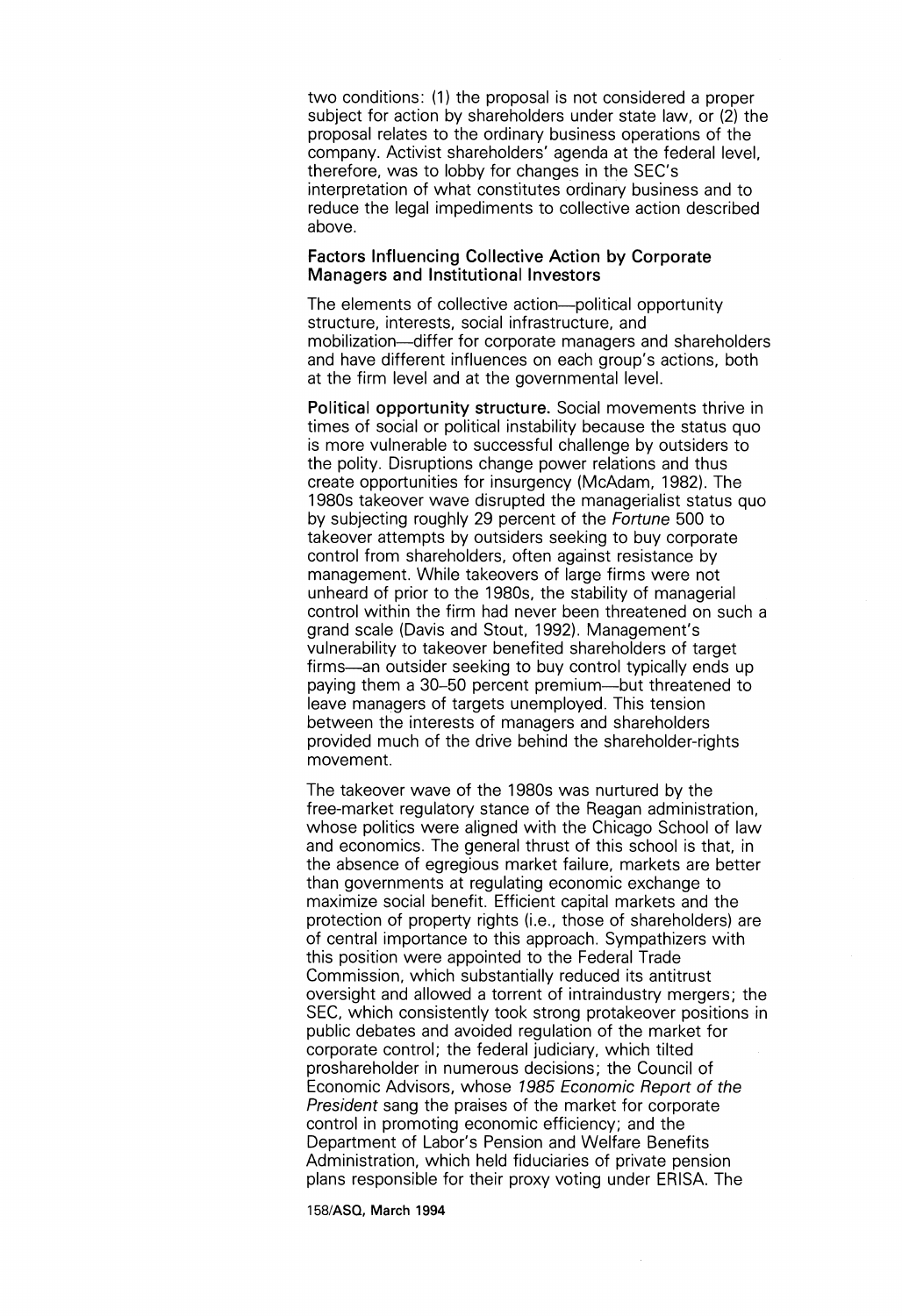implications of these policies for takeovers were played out with the aid of new financial instruments, notably, junk bonds issued to underwrite large hostile takeovers.

Perhaps the most remarkable manifestation of the political climate for corporate control in the 1980s was the fact that while nearly one-third of the Fortune 500 changed hands and the Business Roundtable and other constituencies called for federal regulation of takeovers, almost no significant new federal antitakeover restrictions appeared during the takeover wave. Countless congressional hearings on hostile takeovers were held, and at least 60 bills to regulate takeovers were introduced between 1984 and 1987. But nothing of consequence came out of these efforts because of opposition by the Reagan administration and its protakeover SEC, the agency most likely to have been charged with implementing any takeover regulation (Romano, 1988).

It was this political climate that encouraged the "insurgent consciousness' that underlay the shareholder-rights movement (McAdam, 1982: 49). Shareholders (and raiders) had sympathizers in critical regulatory and judicial positions, and management's position of hegemony in corporate governance was vulnerable. Thus, although shareholders were still outside the polity, the fact that no federal takeover regulation was forthcoming provided the best opportunity for shareholders to assert power in the corporation since the securities regulations of the early 1930s. The political climate in the Reagan years, far more than any radically altered incentives for collective action, explains the rise of organized shareholder activism in the mid-1980s. It was not the failure of the market for corporate control but its success that promoted shareholder activism.

While regulation of takeovers was stagnant at the federal level, most state governments were decidedly antitakeover. The reasons are straightforward: Managers of large firms that may be threatened by takeover typically have long-term relationships with their local legislatures, and they have influence or control over resources that are consequential to state legislators, including plant and headquarters locations and political contributions. The clear winners from takeovers are shareholders of target firms, who tend to be nationally dispersed, whereas the clear losers are target executives and managers, who tend to be concentrated locally. Moreover, many state legislatures consist of part-time representatives who may be more susceptible to lobbying by local chambers of commerce than to the arguments of academic economists and institutional investors. All of these factors give corporate managers an advantage at the state level, except in Delaware (Romano, 1987, 1988; Roe, 1993).

Management also has a privileged power position at the level of the firm by virtue of its control over the proxy machinery. Because proxy voting is generally not anonymous it leaves institutional investors open to pressure by managers who are able to determine who voted with them and against them. Certain institutional investors are particularly susceptible to this sort of pressure because they are actual or potential business associates of the firm. Thus,

159IASQ. March **1994**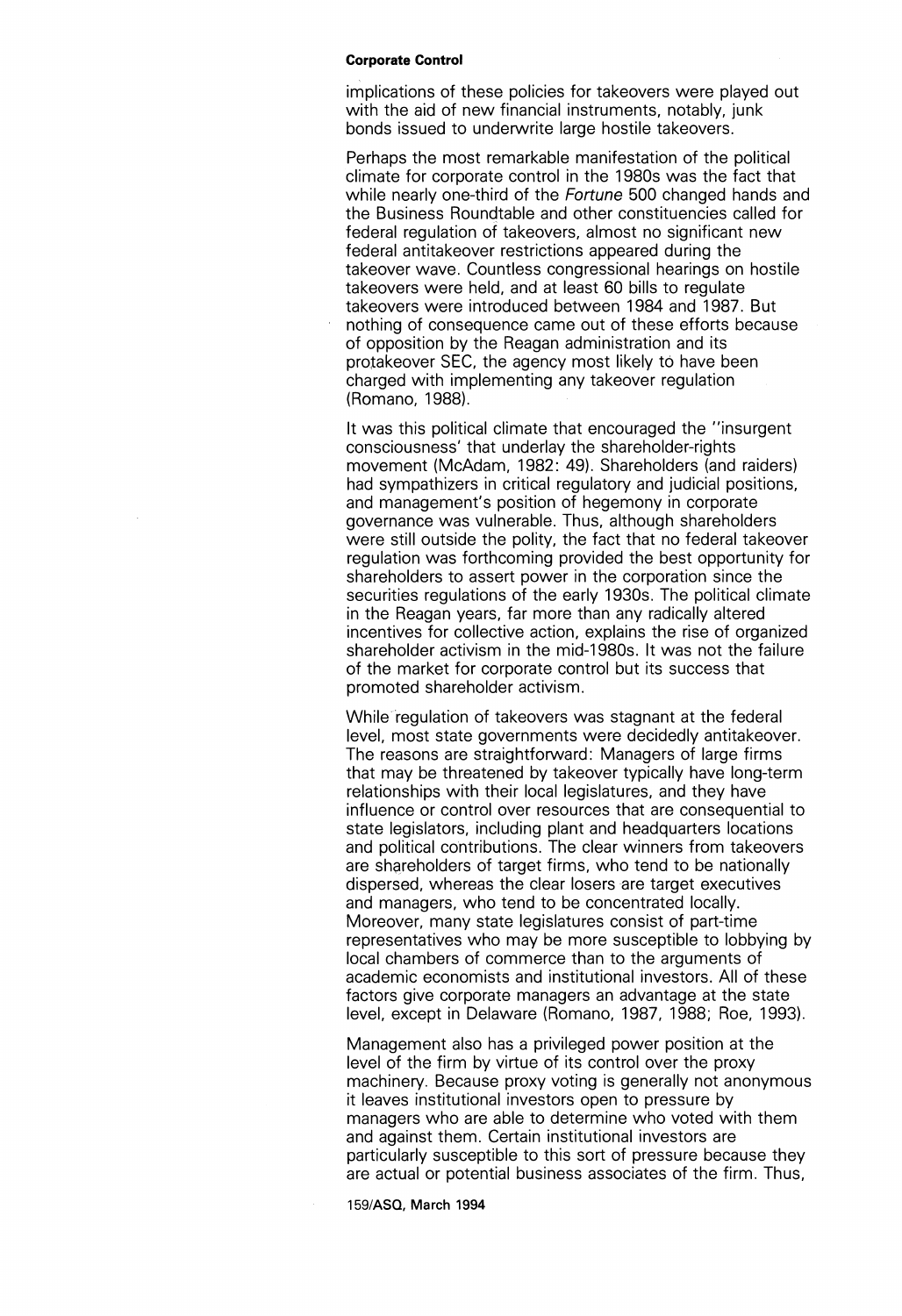to the extent that the political opportunity structure at the level of the firm has changed, it is due to changes at the federal level.

Interests. The degree to which the interests of a set of actors are small in number, shared, and readily recognized determines the likelihood of a group forming around those interests. Institutional investors are uniquely advantaged over corporate managers in this regard. The interests of corporate managers are numerous, diverse, and often contradictory. Vogel (1978) argued that, when it comes to governmental policy, the single underlying master interest that unites American corporate managers is how the policy affects the autonomy of management and, thus, their ability to allocate economic resources without interference from government or labor. On other dimensions, managerial interests are fragmented and diverse. Thus, to the extent that businesses have organized nationally around common political interests, their organizations have been narrowly focused, typically by industry in response to a regime of industry-specific regulation (see Hollingsworth, 1991). One standout from this tendency is the Business Roundtable (BR), chartered in 1972 to promote the broad interests of business in response to federal regulation in the early 1970s that cut across industries (McQuaid, 1980), but diverse interests often prevent the BR from constructing a unified position. Tensions within the organization between labor-intensive companies and high-tech, low-labor-cost firms were a problem when the BR was fighting a labor reform bill in 1978 (McQuaid, 1980), and failure to reach consensus on tax reform in 1988 left the BR out of the policy debate.

Corporate managers have fragmented interests when it comes to takeovers. They generally favor having the ability to initiate takeovers or engage in voluntary mergers, yet they want to avoid challenges to their own control. The irony of this position was not lost on critics of big business such as raider (and USA founder) T. Boone Pickens (Pickens, 1988: 54), who pointed out that "the Business Roundtable says takeovers are hurting the U.S. economy, yet 76 percent of its member companies have carried out takeovers in the last three years. How hypocritical can you get?" Active participation by large firms would have been essential to any collective action aimed at federal regulation of takeovers, but large firms were least likely to face hostile takeover and most likely to make acquisitions in the 1980s. Thus, AT&T was at the center of the corporate establishment, yet its acquisition of NCR was the largest hostile takeover of the early 1990s, making AT&T an unlikely candidate to lead the charge against takeovers. Except in Delaware this problem was lessened at the state level, where potential targets greatly outnumber active raiders, which makes constructing a common business interest in regulating takeovers less problematic.

In contrast to professional managers, the interests of institutional investors are small in number, easy to define, and to some extent enforced by external regulatory bodies. Interests are operationally defined by market returns, that is, the percentage returned from holding an investment resulting from dividends and changes in share price.

1**GOIASO,** March **1994**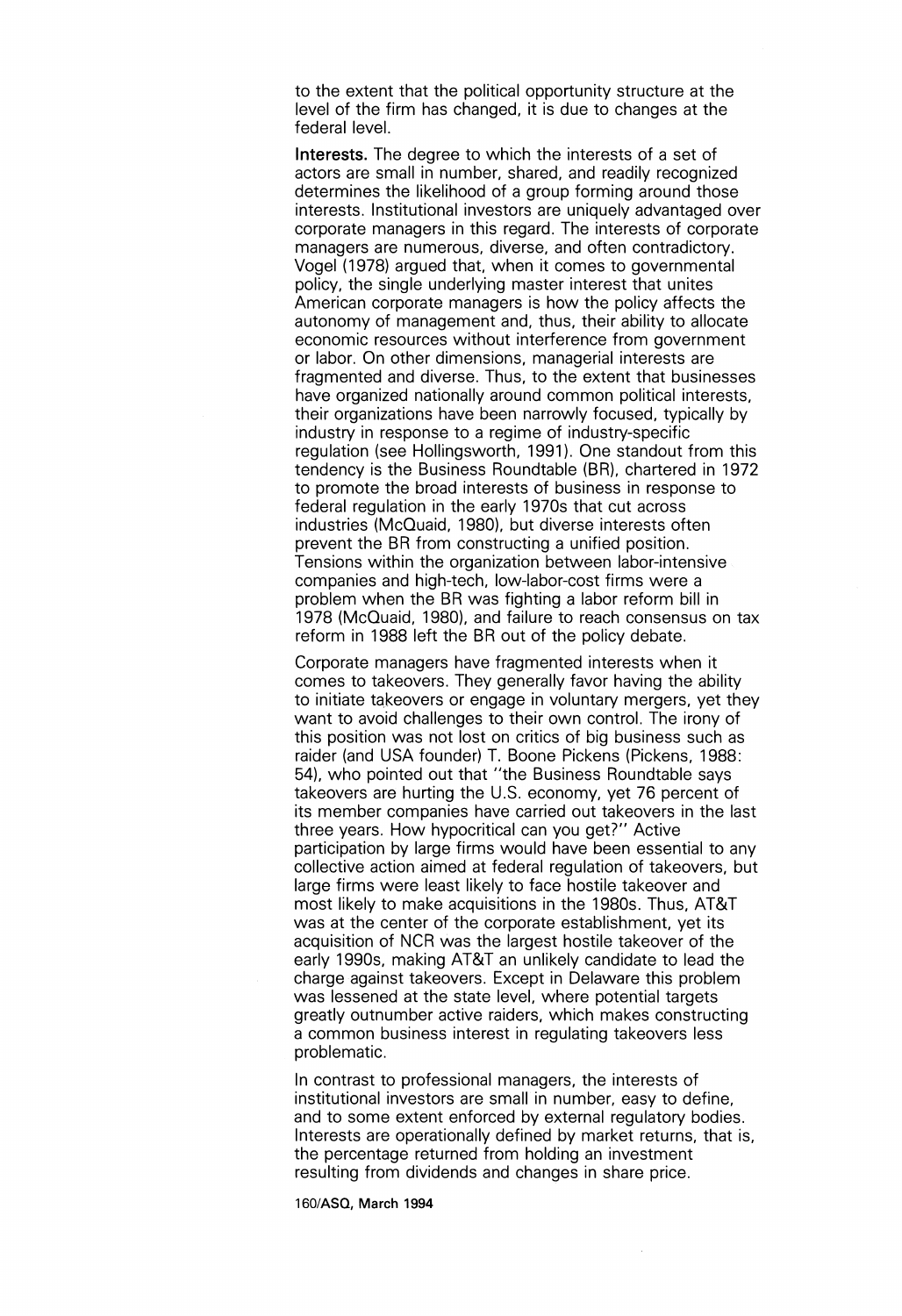Moreover, an enormous academic industry within financial economics has been built around event studies, which allow researchers to isolate the effect on share price of the public revelation of events relevant to a firm's value (e.g., the adoption of a poison pill, the firing of the CEO). Event studies can provide a quantitative basis for collective action by estimating such things as the amount of money that shareholders lose when a state adopts an antitakeover law (Karpoff and Malatesta, 1989) and-therefore how much opposing such laws is worth. More broadly, event studies can provide a quasi-scientific guide to good corporate governance by rendering summary judgments about whether proposed actions are likely to affect share price positively or negatively (see Altman, 1992). While discretion over the choice of sample, time frame, and method for calculating changes in share price allow different researchers to draw different conclusions about the effects of the same event, such studies have clearly influenced policy debates and provide a quantitative indicator of common interests among shareholders. SEC Chairman Richard Breeden at his Senate confirmation hearings said that golden parachutes "that might reasonably be expected to have a material impact on the value of a corporation's shares" should be subject to shareholder vote rather than excluded as ordinary business (Kanter and Bickford, 1990: 49). If significant changes in share price were the standard used by the SEC to define ordinary business (and thus the issues open to shareholder vote), then event studies would equate shareholder interests with shareholder capacities.

Although changes in share price are reflected directly in the value of an institutional investor's portfolio, the interests of different funds with respect to activism in corporate governance are not identical. Public pension funds, private pension funds, mutual funds, banks, and insurance companies face somewhat different pressures, and although public and private funds do not report following different proxy voting policies (Romano, 1993), evidence on actual voting on shark repellents suggests that they do (Brickley, Lease, and Smith, 1988). Private funds, the largest category of institutional investor, are primarily funds set up by corporations to provide for the retirement of their employees. Private funds commonly are run by trustees who are either top managers of the firm or members of the board of directors; in either case, choosing the portfolio is typically entrusted to professional fund managers, as is voting the proxies. Private-fund managers have been relatively passive because of a variety of pressures that make opposition to management in portfolio companies unpalatable. Corporate managers are unlikely to entrust their firm's pension fund to a fund manager that had previously voted against them. Corporate managers also have a history of influencing their firm's fund to vote with their management counterparts in companies in which the fund owns shares, often in response to direct pressures or requests from portfolio firm management. In 1986 the CEO of GTE wrote to the CEOs of a number of large firms requesting that they instruct their firms' pension funds to vote in favor of antitakeover measures proposed by GTE management. Less visible pressures on proxy voting were reportedly common (Heard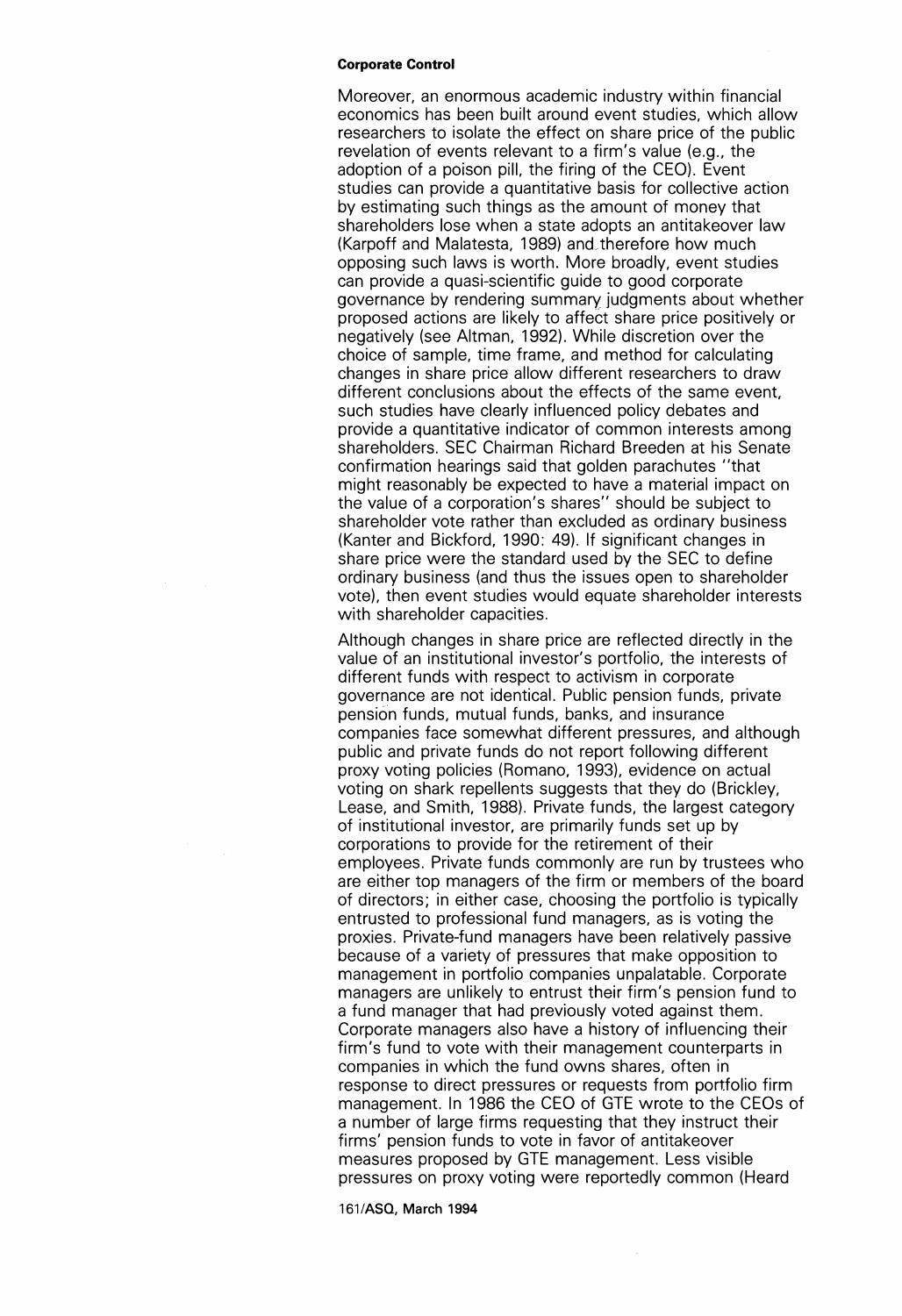and Sherman, 1987), but some of them were curtailed under the authority of ERISA, which outlines the fiduciary responsibilities of corporate pension executives. In 1988, ERISA was interpreted by the Department of Labor's Pension and Welfare Benefits Administration to include a responsibility to treat proxy voting rights as plan assets, to be voted for the exclusive benefit of plan beneficiaries. This interpretation was meant to rule out conflicted voting resulting from overt pressures by corporate managers but left open subtler means of influence.

Banks, insurance companies, and mutual funds face similar conflicts of interest with respect to voting proxies. Because voting is not normally anonymous, fund managers are subject to implicit or explicit pressure to vote with management to the extent that they have current or potential business dealings with management (cf. Brickley, Lease, and Smith, 1988). This explains why banks and insurance companies have a virtually unblemished history of passivity. Some mutual funds have been active, but their potential conflict of interest "is illustrated by episodes such as the decision by Armstrong World Industries, a principal supporter of the [1990] Pennsylvania antitakeover law, to switch its \$180 million employee savings plan to Fidelity Investments from Vanguard Group, after Fidelity withdrew its opposition to the new law" (Black, 1990: 602).

Pension funds for public employees do not do business directly with management that might affect their willingness to oppose managers, and thus they have been the most active institutional investors. Public funds are not regulated by ERISA but commonly have similar mandates. But while public pension funds are less susceptible to pressures by management than other institutional investors, they are not immune, because they themselves are highly politicized (Romano, 1993). Most members of the boards of public pension funds are political appointees or other officeholders (National Association of State Retirement Administrators, 1989), who may be directly or indirectly subject to pressure by corporate managers who have discretion over plant location decisions and political action committee (PAC) contributions. When California governor Pete Wilson attempted to gain tighter control of CalPERS, many suspected that he was responding to pressures by big business to limit CalPERS' activism. A more direct instance of pressure by corporate managers occurred in 1987, when executives of General Motors paid visits to the governor of Wisconsin and the Wisconsin Investment Board to persuade the board to withdraw its shareholder proposal on stock buybacks, such as the costly one paid to Ross Perot to remove him from the board. The governor was seeking General Motors plants for the state; the proposal was withdrawn (Conard, 1988: 150; Monks and Minnow, 1991 : 186).

CREF, a private fund for college professors and other employees of nonprofits, stands in a class by itself. It is by far the largest pension fund and owns stakes in roughly 2,400 corporations, where it is often one of the ten largest shareholders. While it was not a member of the CII by mid-1993, it was nonetheless one of the earliest activists in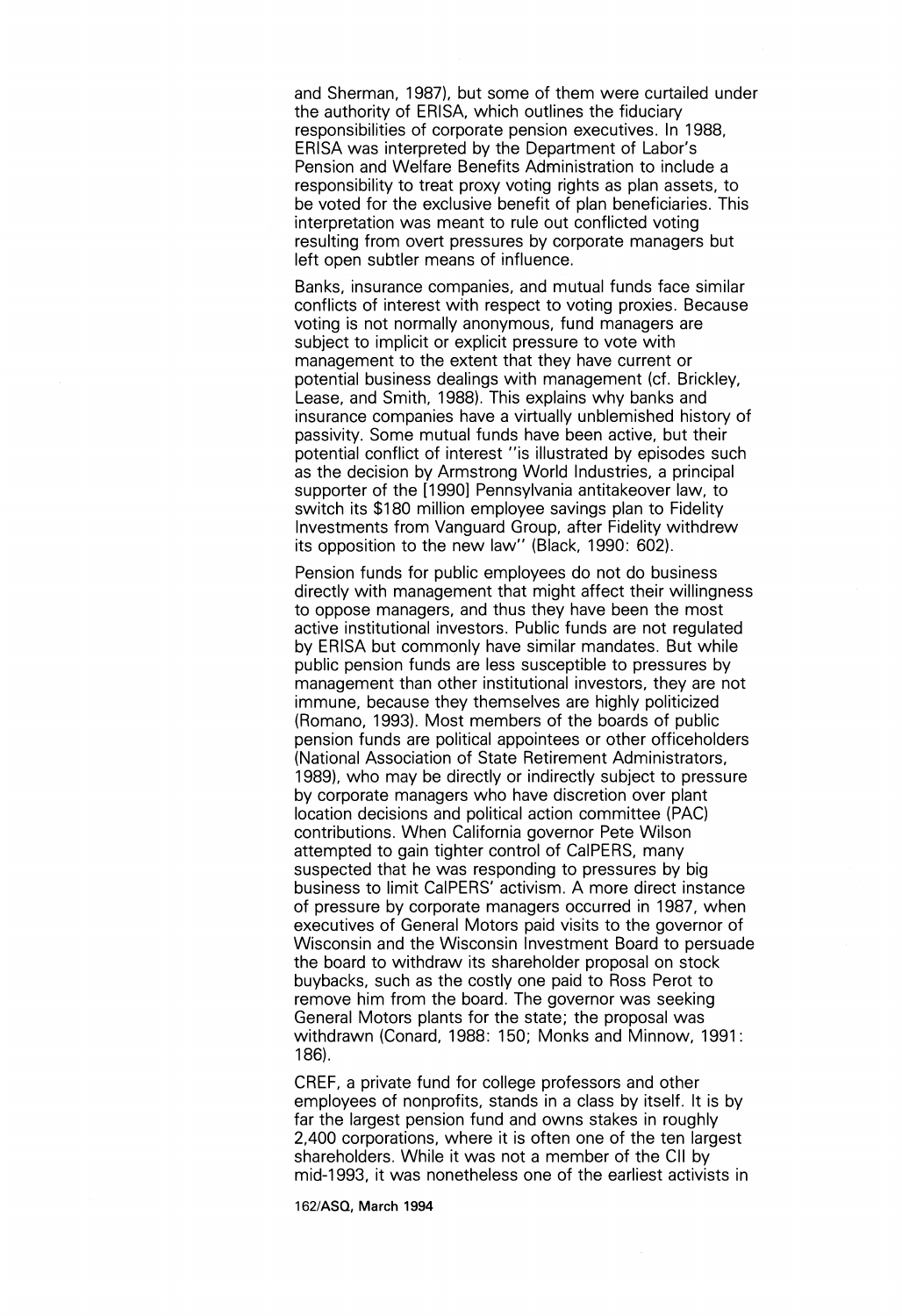corporate governance, sponsoring annual resolutions opposing poison pills at many corporations beginning in 1987. Executives of CREF determined that the benefits of such activism outweighed the costs: Hundreds of firms in CREF's portfolio, collectively worth several billion dollars, adopted poison pills, which reduce share prices by about 1 percent on average, while CREF's 1987 campaign against pills cost less than \$10,000 (Conard, 1988: fn. 94).

Social infrastructure. The recognition of a shared identity. coupled with previously existing social ties, greatly increases the ability of a group to translate common interests into mobilization toward a common objective (Tilly, 1978). A large body of research demonstrates that those most central in social networks are most likely to join social movements or otherwise become politically active and that social connections are the conduits through which individuals join movements (Knoke, 1990). Thus, denser networks increase the likelihood of the formation of a movement. On this dimension, managers of large corporations originally held a distinct advantage over investors.

The corporate elite forms an identifiable category of actors connected by extensive formal and informal social ties. Of most interest for corporate governance is the interlock network formed by overlapping membership on boards of directors. Most large corporations are linked into a single network by sharing directors with other firms. This network, which existed before the takeover wave, can serve as a basis for cohesion and collective action among professional managers (Useem, 1984) as well as a latent structure for spreading techniques for expanding corporate control. Because the board has ultimate authority within the firm in matters of governance, sharing directors provides a mechanism for innovations in governance to spread from board to board, as demonstrated by the spread of the poison pill by interlocking directors (Davis, 1991). Interlocks also influence common political actions such as PAC contributions (Mizruchi, 1992).

Informal networks among managers were also activated by the takeover wave. Top officers from International Paper and NCR initiated letter-writing campaigns to executives of other companies urging them to instruct their pension fund managers to vote against antimanagement shareholder resolutions, and it was common for managers to pressure representatives of institutions with actual or potential business relationships to vote in management's favor on antitakeover proxy issues (Brickley, Lease, and Smith, 1988).

While formal and informal networks linking corporate managers had a demonstrable impact on management's efforts at maintaining control at the firm level (by spreading poison pills and shark repellents) and at the state level (by pushing antitakeover laws), the indigenous organizational network necessary for effective political action at the federal level was less well developed. The Business Roundtable supported relatively mild restrictions on hostile takeovers and, in light of the failure of federal takeover regulation, had no perceptible impact on national policy. Because the most central firms in the corporate elite network, such as AT&T,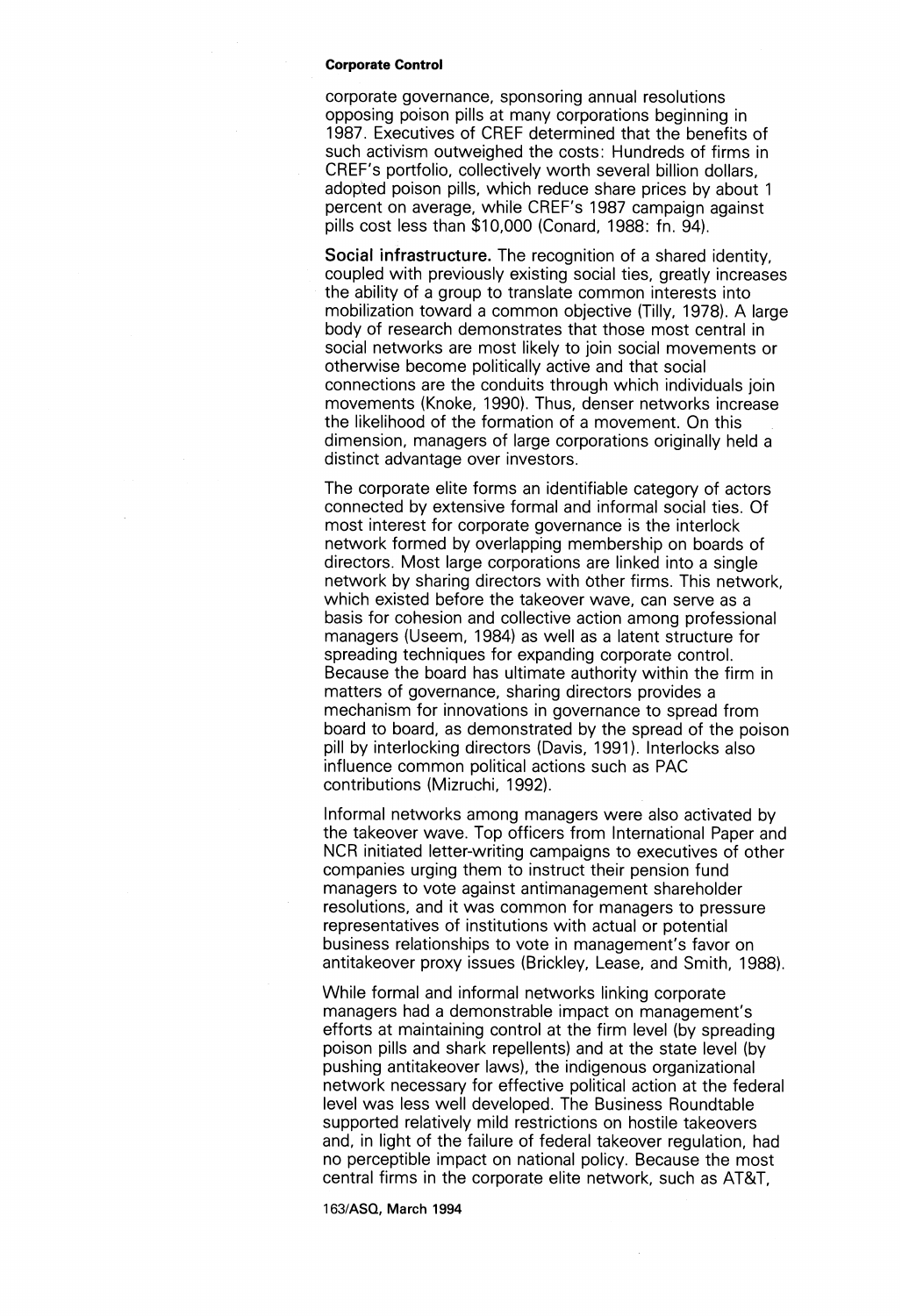were also the most prone to engage in takeovers (Haunschild, 1992), the network provided little basis for antitakeover political action at the national level.

Institutional investors, and public pension funds in particular, also form a recognized category based on common interests and had a moderate indigenous organizational network prior to the takeover wave. Two national organizations of public pension funds and their administrators existed before the takeover wave and provided potential social bases for activist funds, the National Council of Public Employee Retirement Systems (NCPERS), with over 400 members, and the National Association of State Retirement Administrators (NASRA), whose members include the administrators of funds from every state, the District of Columbia, and the American territories. NASRA collects and disseminates information about the structure of its members' funds and their relevant legislative changes and litigation and holds annual meetings for members. Members of the CII were also a social network prior to the formation of their organization-authorities of funds from three states (Jesse Unruh of California, Harrison J. Goldin of New York, and Roland Machold of New Jersey) knew each other well enough to meet informally and eventually create the CII in January 1985. As described above, a variety of legal restrictions previously prevented the formation of connections among institutional investors for the purpose of influencing corporate governance, but because of the relative transparency of the common interests of shareholders, social infrastructure was perhaps less necessary.

Mobilization. Homogeneous interests and dense social networks increase a group's capacity to mobilize its resources. These factors in turn determine the associational processes necessary for effective collective action. For the American corporate elite, the inability to act collectively for political gain seems to be a congenital defect. Early on, a succession of legal restrictions, particularly the Sherman Antitrust Act of 1890, prevented the formation of cartels and trusts and unintendedly promoted mergers within industries. Under these legal restrictions, mechanisms for collective action by corporate managers were left markedly underdeveloped, particularly relative to other advanced capitalist nations where corporatist arrangements entailing formalized contacts between business and state are common (Hollingsworth, 1991). To the extent that they exist in the U.S., such mechanisms tend to be localized in scope, either geographically or by industry, where common interests are more readily recognized.

Where corporate managers were historically restricted in their capacity for collective action by antitrust considerations, institutional investors were held back by securities regulations that made joint efforts at influence legally problematic (see Black, 1990; Roe, 1991 ). In particular, prior to October 1992, shareholders became subject to extensive regulations if ten or more of them communicated outside the proxy system in order to decide how to vote. For some purposes, this difficulty was easy to overcome in principle: If CREF, for example, sponsored a shareholder resolution against a firm's poison pill, other shareholders need only

1641ASQ. March **1994**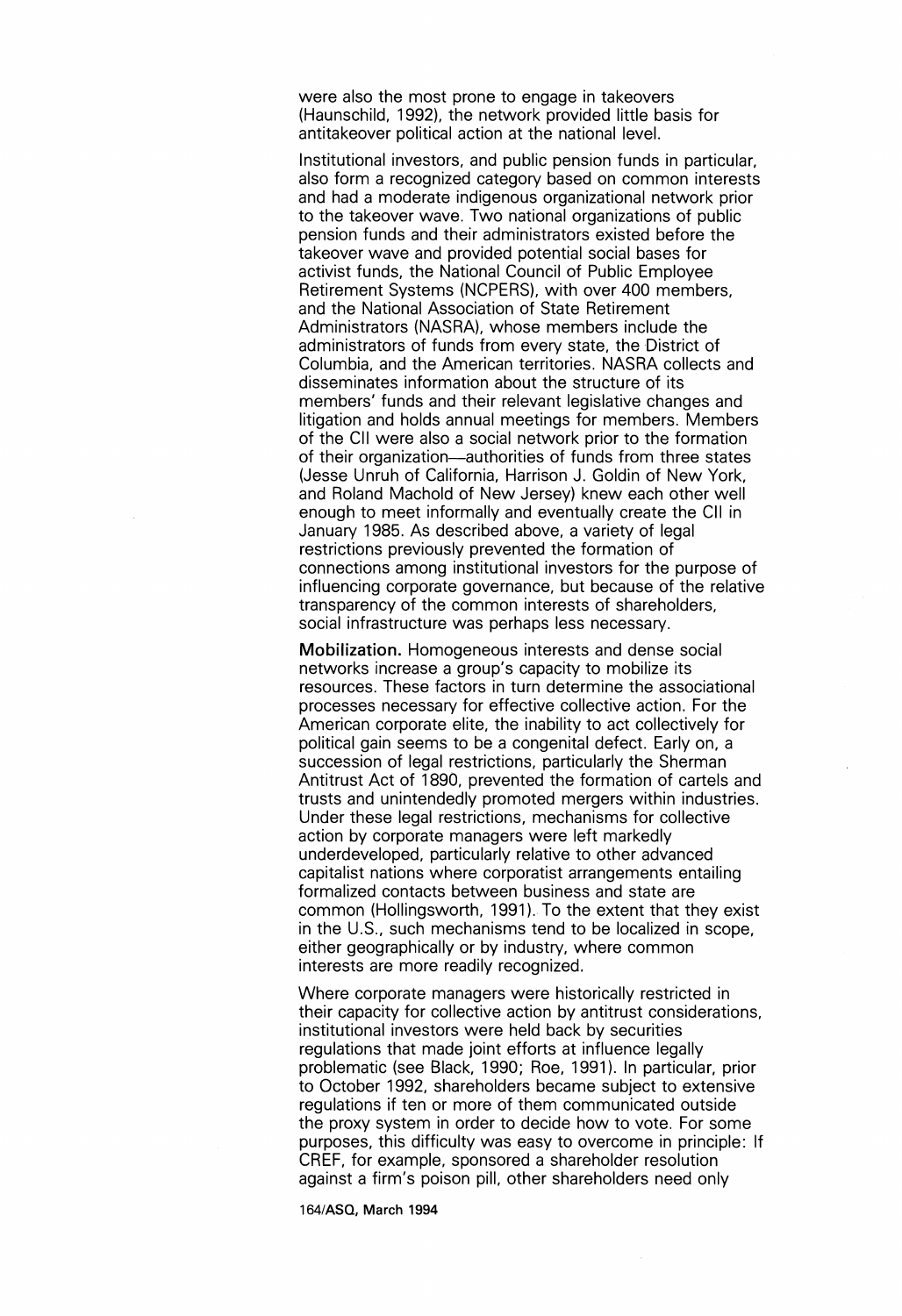know that pills tend to reduce share prices to decide how to vote. But the long-term success of a social movement requires that more formal organizations be created "to assume the centralized direction of the movement previously exercised by informal groups" (McAdam, 1982: 54). Social movement organizations are capable of furthering the movement's agenda even if particular members drop out, and the formation of such organizations represents a critical turning point in American corporate governance. Such was the case for the national controversy over executive pay during the early 1990s, which provides a good context for demonstrating how a social movement can have an effect on issues of corporate control.

# SOCIAL MOVEMENTS IN ACTION: THE FIGHT OVER PROXY REFORM AND EXECUTIVE PAY

The question of how the nation should deal with "runaway executive pay," as a U.S. Senate hearing dubbed the issue, is a particularly telling one because it shows how activist shareholders have made a difference in policy even in the face of a relatively high level of resistance by corporate managers. Managers were virtually unanimous in their sentiments against allowing significant shareholder influence over how and how much they are paid, whereas shareholders had somewhat weak incentives for activism against overpaying executives. But activist shareholders were relatively better organized around issues of proxy reform at the national level and were able to use the issue of executive pay to advance a more consequential agenda of proxy reform. Because the important outcomes were decided at the federal level by the SEC rather than at the state level, organized shareholders were more effective than organized managers at getting the policy outcomes they favored. Thus, through activism, shareholders gained considerably more influence over executive pay and other issues than they would have otherwise.

Incentives alone do not explain how the controversy over executive pay arose or how it was resolved. The notion that executives in managerialist firms may be unjustly overrewarding themselves is neither a new grievance nor one that has much impact on the well-being of shareholders, because such compensation is a small factor in very large firms (Conard, 1988). It is far from obvious what appropriate levels of compensation are, and although there is some evidence that linking executive pay to stock market performance is helpful for share prices (Abowd, 1990), it is not sufficiently well established to provide a strong foundation for shareholder activism, particularly in comparison with other aspects of corporate governance. For example, a \$10 million per year CEO of a \$10 billion company could surrender his or her entire salary to the shareholders and it would have far less impact than rescinding a poison pill that raised the stock price by 1 percent. From the perspective of shareholders, then, the problem of overpaid executives is at most a minor nuisance with no obvious cost-effective solution. In contrast, managers care dearly about preserving the autonomy of their pay from shareholder influence, and they are more

165IASQ. **March** 1994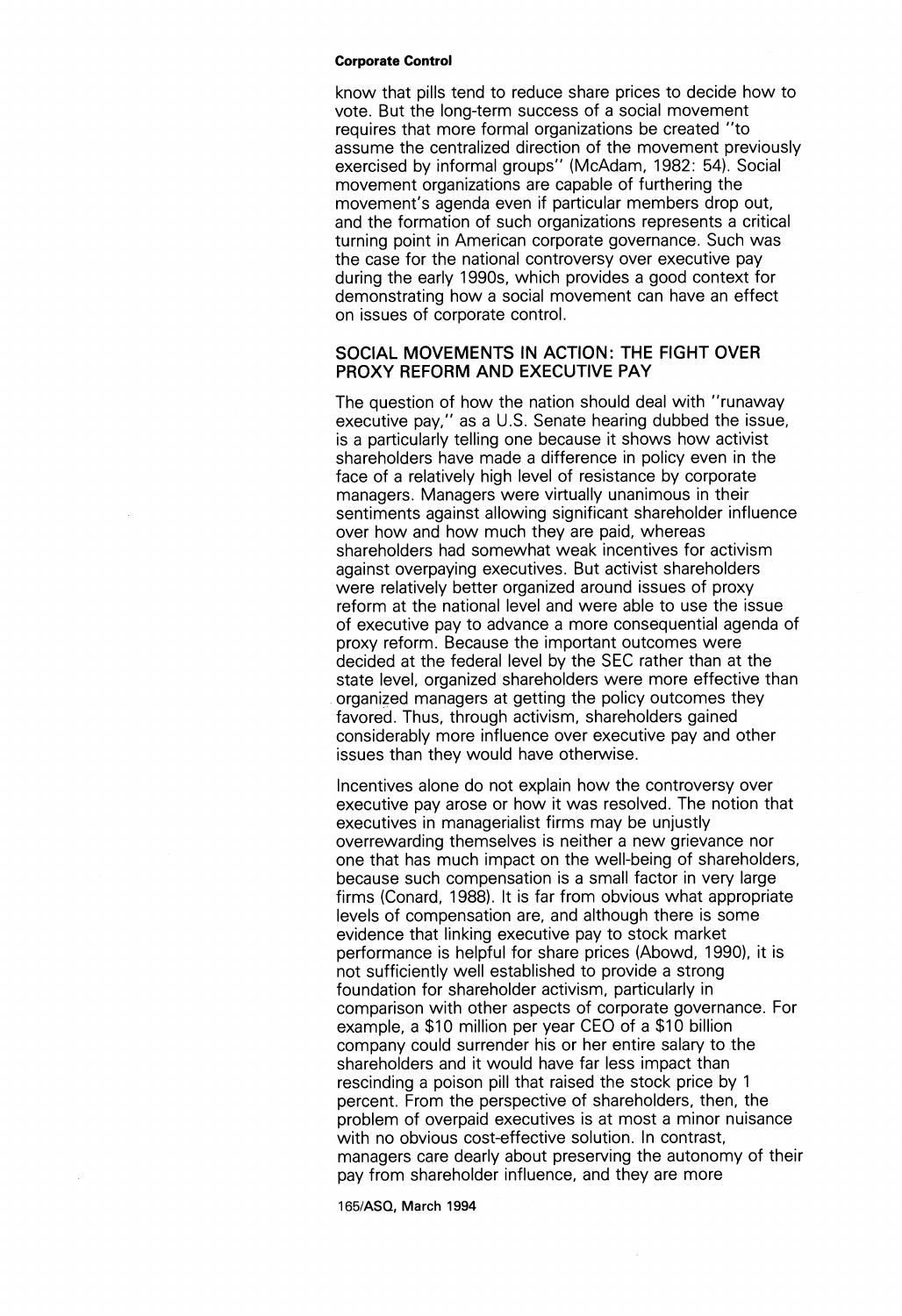unanimous about this issue than almost any other, including that of hostile takeovers. The National Association of Corporate Directors in 1991 found that only 8 percent of the 4,600 executives it surveyed favored granting shareholders a role in determining their pay, and the Business Roundtable has consistently opposed efforts to increase shareholder voice in the proxy system. According to former SEC Chairman Joseph A. Grundfest, "The Business Roundtable has made it seem like the proxy rules are up there with the Ten Commandments, and any small modification is a threat to the world as we know it" (Business Week, June 15, 1992: 40).

But the salience of excessive executive pay as a populist issue indicated that the political opportunity structure was ripe for shareholder activism on corporate governance reform. The popular press published numerous stories exposing excessive executive compensation and the weak link between executive pay and corporate performance, as well as on the disparity between the incomes of top executives and other employees. The trade talks between the U.S. and Japan in 1991 invoked unflattering comparisons of executive pay practices in the two nations. Business Week reported that in 1990 the average U.S. CEO made eighty-five times the pay of a typical factory worker, whereas the comparable ratio in Japan was seventeen to one. Politicians and candidates eager to attract support explicitly addressed the issue of executive pay. Presidential candidate Bill Clinton suggested changing the tax code to curb high salaries, and Vice President Dan Quayle criticized excessive salaries as a drag on American competitiveness (Brownstein and Penner, 1992). Several pieces of legislation geared toward limiting executive pay surfaced in Congress. In 1992, Representative Martin Sabo proposed a bill to prevent companies from taking a tax deduction for the portion of executive pay that is more than 25 times the amount paid to the lowest-paid workers; Senator Carl Levin proposed the Corporate Pay Responsibility Act that would allow shareholders to compel proxy votes on how executives are paid; and Representative Dan Rostenkowski proposed a cap of \$1 million on the annual deduction a company could take for an executive's compensation, a proposal that was ultimately included in the Omnibus Budget Reconciliation Act of 1993 with modifications that allowed pay over the cap if it was contingent on performance (see House Report No. 103-111).

Furthermore, compared with the promanagement bias informing legislative action at the state level, which facilitated the rapid spread of state antitakeover laws, the SEC had officials who were sympathetic to governance reform in general and shareholder voice in executive compensation in particular. SEC Commissioner Mary Schapiro stated "I find it hard to fathom what arguments can be made that executive compensation shouldn't be voted on when it is reaching into the \$10 million or \$15 million range and is being covered in every newspaper in the country. I don't think the average citizen would view it as ordinary business anymore" (Wall Street Journal, February 3, 1992: A3). The SEC's policies and interpretations evolve partly in response to concerns or pressures from the public,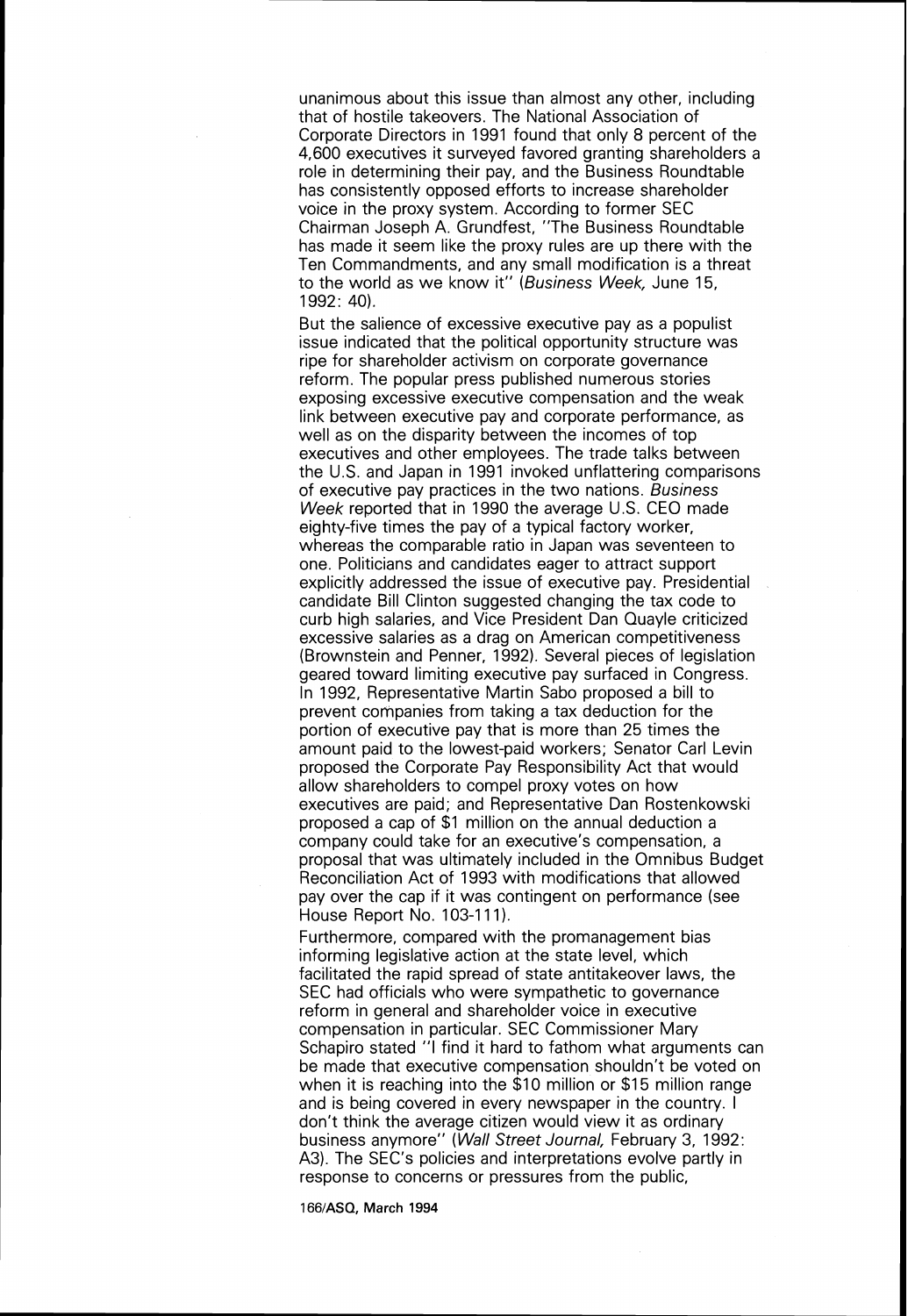Congress, and shareholders. To the extent that shareholder activists can direct that pressure through organizations regarded as the legitimate voice of shareholder concerns, their influence is enhanced.

Shareholder organizations made the best of this opportunity by sending representatives to appear before Congress, sponsoring research to identify overpaid executives, and developing boilerplate shareholder proposals. Excessive compensation was what Congress and the public were buying, so that's what activist shareholders were selling in an effort to push a broader agenda of shareholder rights. The attention they got could then be turned to more consequential aspects of the shareholder rights agenda by proposing proxy reform as the solution to the general problem represented by runaway pay. This effort was evident in the testimony of several representatives of shareholder groups at a Senate hearing on "The SEC and the Issue of Runaway Executive Pay." "The promiscuity of present CEO compensation levels is the *smoking gun* that proves the lack of meaningful accountability of managements of large American corporations today," according to shareholder activist and ISS founder Robert Monks (U.S. Senate, 1991: 99; emphasis in original). Ralph Whitworth, president of USA, outlined a set of broad proxy reforms proposed to the SEC by USA and CalPERS and testified that "compensation is just one symptom of the bankrupt corporate governance system. That is where everything should be focused. . . . Forget what these people get paid. We would rather let them have it if you could get the process fixed so this country could become competitive again" (U.S. Senate, 1991: 17). Thus, the appropriate solution to the problem of excessive executive pay, the lack of American corporate competitiveness, and perhaps an essential step to safeguard the future of democracy in America (Monks and Minnow, 1991; 238) was to increase management's accountability to shareholders by giving shareholders greater voice in corporate governance. As Sarah Teslik, Cll's executive director, put it, "Executive pay is becoming the shield for the SEC to do proxy reform" (Pensions & Investments, February 3, 1992: 27).

The results of the campaign for governance reform during the early 1990s show that activist shareholders made a difference in policy outcomes. When the SEC initially reviewed the shareholder proposal rule in the early 1980s. including how it applied to executive compensation, it did not generate much comment from parties interested in changing how pay was handled, and the SEC continued to exclude pay proposals as ordinary business (U.S. Senate, 1991, testimony of Linda C. Quinn, director of the SEC's Division of Corporate Finance). Ten years later, after the shareholder-rights movement became organized, proposed changes requiring proxy disclosure of a three-year summary of executive pay and a five-year graphic comparison of the firm's performance relative to that of an index of large firms generated more than 900 letters of comment, most from individual and institutional shareholders (Federal Register, 57: 48127). SEC proposals initiated by CalPERS and USA to allow communications among more than ten shareholders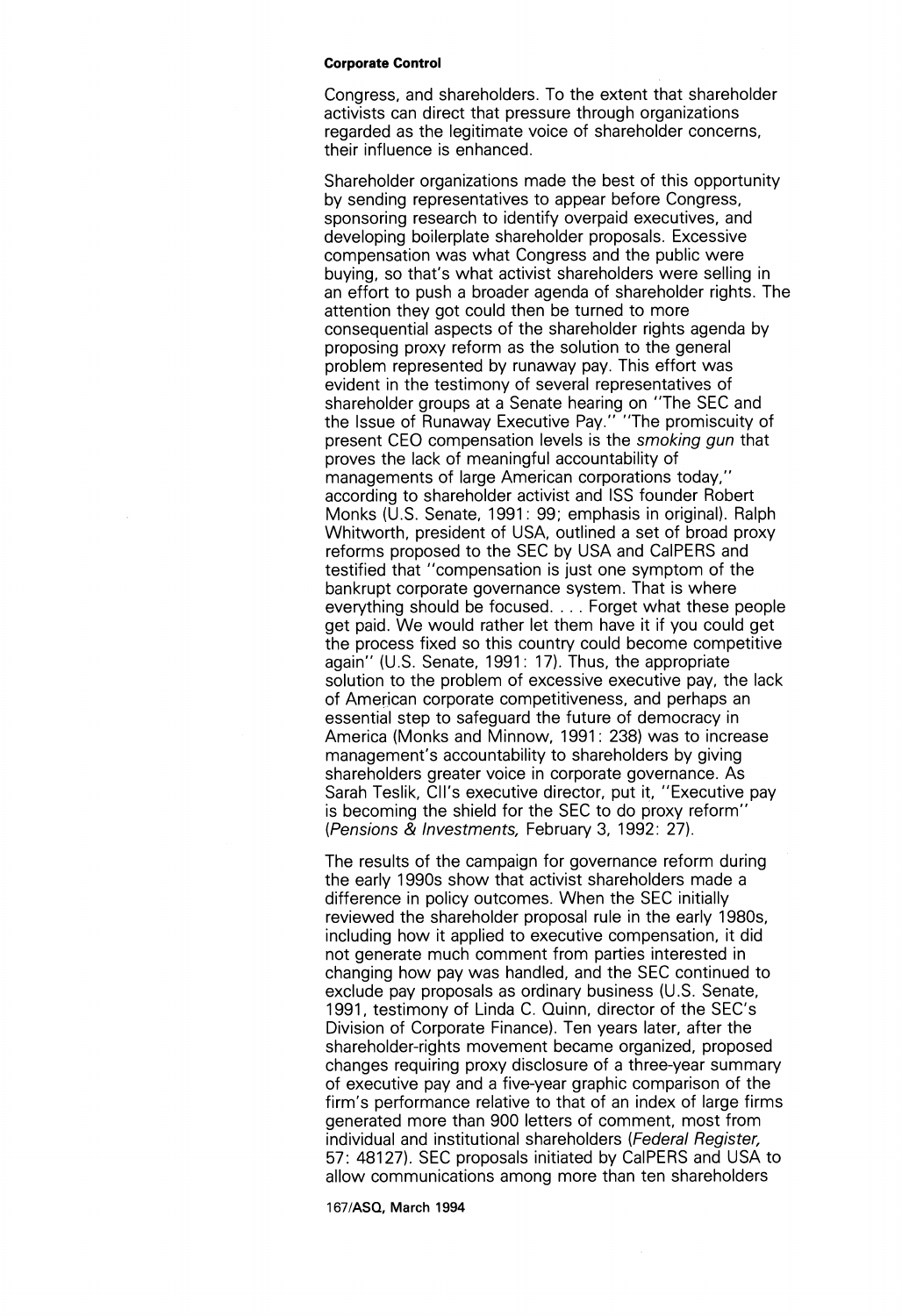outside the proxy system also received hundreds of comment letters-500 from USA members alone. Although the rule changes were opposed by the Business Roundtable, the American Society of Corporate Secretaries, and the Business Council of New York, they were adopted in October 1992 along with the executive pay disclosure rule (Federal Register, 56: 28988).

The cumulative changes have been impressive, both in terms of the rules of the game and in terms of outcomes at specific firms. Prior to 1990, shareholders had very little formal influence in determining executive compensation. Between 1990 and 1992, shareholders gained the right to vote on golden-parachute pay packages, to request more detailed information on executive pay, to seek the creation of shareholder advisory committees to advise the board on various issues, to seek changes in company bylaws affecting executive pay, to initiate proposals relating to the appointment of compensation committees and consultants, and to initiate an advisory vote on executive pay. Whereas in 1990 all shareholder proposals on executive pay were excluded by the SEC as ordinary business, by 1993 the SEC allowed 47 of the 85 proposals on executive pay to go to a vote, with one (proposing that the CEO's salary be limited to 150 percent of that of the president of the U.S.) garnering 31 percent of the votes cast. Most importantly, shareholders gained the right to communicate with each other outside the management-dominated proxy system, opening up individual firms to much more effective shareholder collective action in the future.

At the firm level, a number of large corporations have been successfully pressured by shareholder groups outside of the proxy system to change their executive compensation arrangements. In 1991 CalPERS cited research showing that Rand Araskog, CEO of ITT, was paid 102 percent over the market rate despite the company's rating in the bottom 30 percent in performance and that Araskog's pay package was insensitive to changes in the company's performanceearnings per share dropped five times in the prior nine years, while Araskog's total compensation dropped only once. Thus, CalPERS submitted a proposal for the 1991 proxy asking for a bylaw amendment mandating that an independent board committee would evaluate management performance and establish executive compensation and that the committee would have access to independent outside counsel. ITT agreed to these terms, and CalPERS thus withdrew the proposal. When ITT's proxy statement subsequently revealed that Araskog's pay had gone up again, CalPERS and two other pension funds voted their shares against incumbent directors. In response to the negative publicity, Araskog met with CalPERS and agreed to ask his board to make the requested changes in the bylaws. Araskog also met with the president of USA in response to being placed on USA's Target 50 list, stating "I'm tired of being the poster boy for executive compensation," and assured the group that ITT's board was working to link executive pay with performance in line with USA's criteria (Wall Street Journal, April 27, 1992: A1). Similar stories can be told for W. R. Grace, Ryder, and several other

168lASQ. March **1994**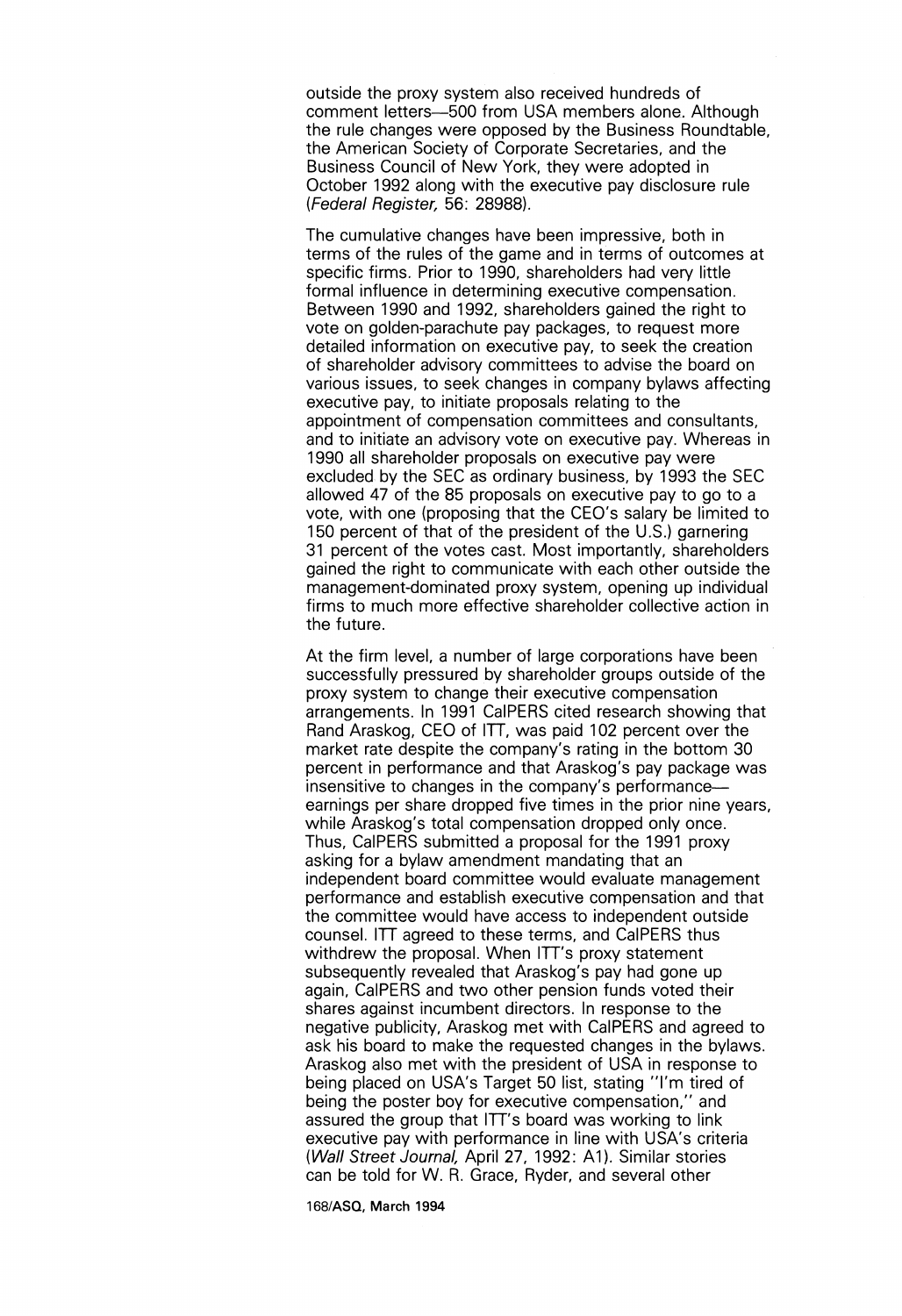corporations pressured by shareholders. Moreover, in light of the October 1992 rule changes, well-organized shareholders are likely to have much greater behind-the-scenes influence with management because of their enhanced ability to coordinate campaigns.

# **CONCLUSION**

As the different patterns revealed by the policy debates over regulation of takeovers and excessive compensation show, the corporate elite doesn't always get the governmental policies it wants, nor do shareholders; in fact, they don't always have consistent interests or agree among themselves on what their interests are. There is interesting variation in the outcomes of struggles over corporate control that is contingent on a variety of factors (cf. Mizruchi, 1992), including the political level of the conflict and the social structures in which the players are embedded. This paper has outlined an approach to identifying the factors that can explain this variation using theory about organizations, social movements, and classes. Our approach recognizes that the structure of large corporations is not strictly determined by capital market pressures but results from political struggles that implicate managers and owners as well as social structures extending beyond the firm. We have focused on the shareholder-rights movement of the late 1980s and early 1990s, but our approach could be elaborated and extended to consider other conflicts over corporate control, both at different times and with actors other than managers and shareholders.

Social movement theorists take seriously the notion that common interests are not objectively determined but are often socially constructed, and thus one of the roles of social movement entrepreneurs is to elaborate "collective action frames" (Snow and Benford, 1992: 136). While the question of how corporate managers come to agreement on what they collectively want has received substantial attention (see Pfeffer, 1987), the same is not true for institutional investors. We have alluded to the role Chicago School economists and lawyers played in setting Reagan era policy, but they have had an equally strong impact on how activist investors define their interests. Issue entrepreneurs can be critical in fomenting movement activity, as Jesse Unruh was with the issue of greenmail, and the construction of grievances is a topic worthy of further investigation. Of particular interest is the question of how financial economics and event studies have helped define good corporate governance. Guided by event studies, organized shareholders seeking to implement templates of corporate governance could yet prove to be an even greater force for inducing homogeneity in corporate practices than either the state or the professions.

Joining a social movement or being active on a particular political issue depends on one's position in social networks. In general, more central actors are more likely to be active and to do so early on (Knoke, 1990). In addition, similarity in political behavior among corporations is facilitated by social and economic ties, such as sharing directors with the same financial institutions and operating in industries that share a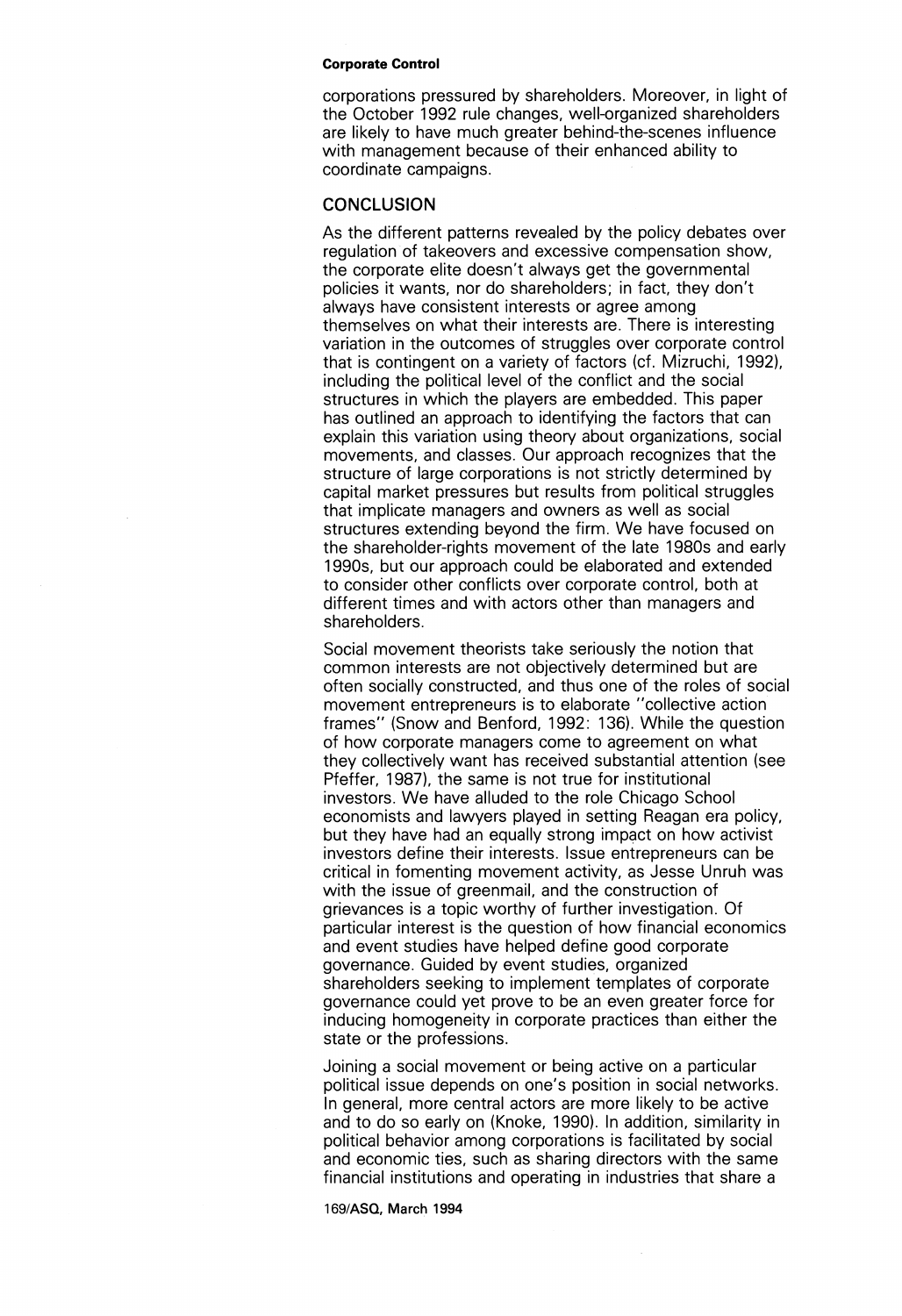relation of constraint (Mizruchi, 1992). These findings suggest factors that may influence which corporations are active in policy conflicts over corporate control, such as those concerning antitakeover regulation. It is important to note that two types of networks matter: those at the federal level and those at the state level. To date, researchers have neglected intercorporate networks within states, yet that is the critical level for corporate law. We would expect to find that states with denser intercorporate networks, and particularly those with a single financial institution with a heavily interlocked board, would be quickest to adopt antitakeover laws. We would also expect to see pension funds in such states less active in issues of corporate governance, due to implicit or explicit corporate pressure. Finally, more central firms should have been most active in promoting antitakeover laws. Similar analyses should apply to funds joining activist shareholder groups. We would expect to find that funds that were previously leaders of or members in national pension fund organizations such as NASRA and NCPERS would be quicker to join in movement activity.

The structure of tactics of the various shareholder-rights movement organizations deserve more attention than we have been able to give them here. It is virtually a truism of organizational research that organizations, including political parties and social movement organizations, come to take on lives of their own that are relatively autonomous from the membership of the organizations. In the case of social movement organizations, this allows movement activity to persist even in the face of complete turnover in membership. Furthermore, as formal organizations, they are more susceptible to cooptation by elites than less-organized forms of insurgency. These issues merit study as shareholder-rights organizations mature and gain their place in the polity.

Finally, the increase in institutional investor activism in corporate governance suggests that institutional ownership may alter the basis and outcomes of power struggles within corporations as well as corporate strategy and structure (see Useem, 1993). Anecdotal evidence indicates that pressures from institutional investors were behind executive shakeups at several large firms in the early 1990s, as well as Sears' decision to reverse its strategy of diversification and spin off its financial services divisions in order to focus on its core business of retailing. To date no large-scale studies have examined such issues, yet there is reason to expect that patterns of institutional ownership would affect the rates of executive turnover and the types of successors chosen, board selection and functioning, the direction pursued by corporate strategy and structure, and perhaps the types of political action taken.

In contrast with functionalist approaches, a social movement perspective does not presume a strong push toward equilibrium in struggles over corporate control. The balance of power in the corporation is largely contingent on historical factors outside the direct control of shareholders and managers—notably the business cycle and incumbent presidential administration—which implies that no fixed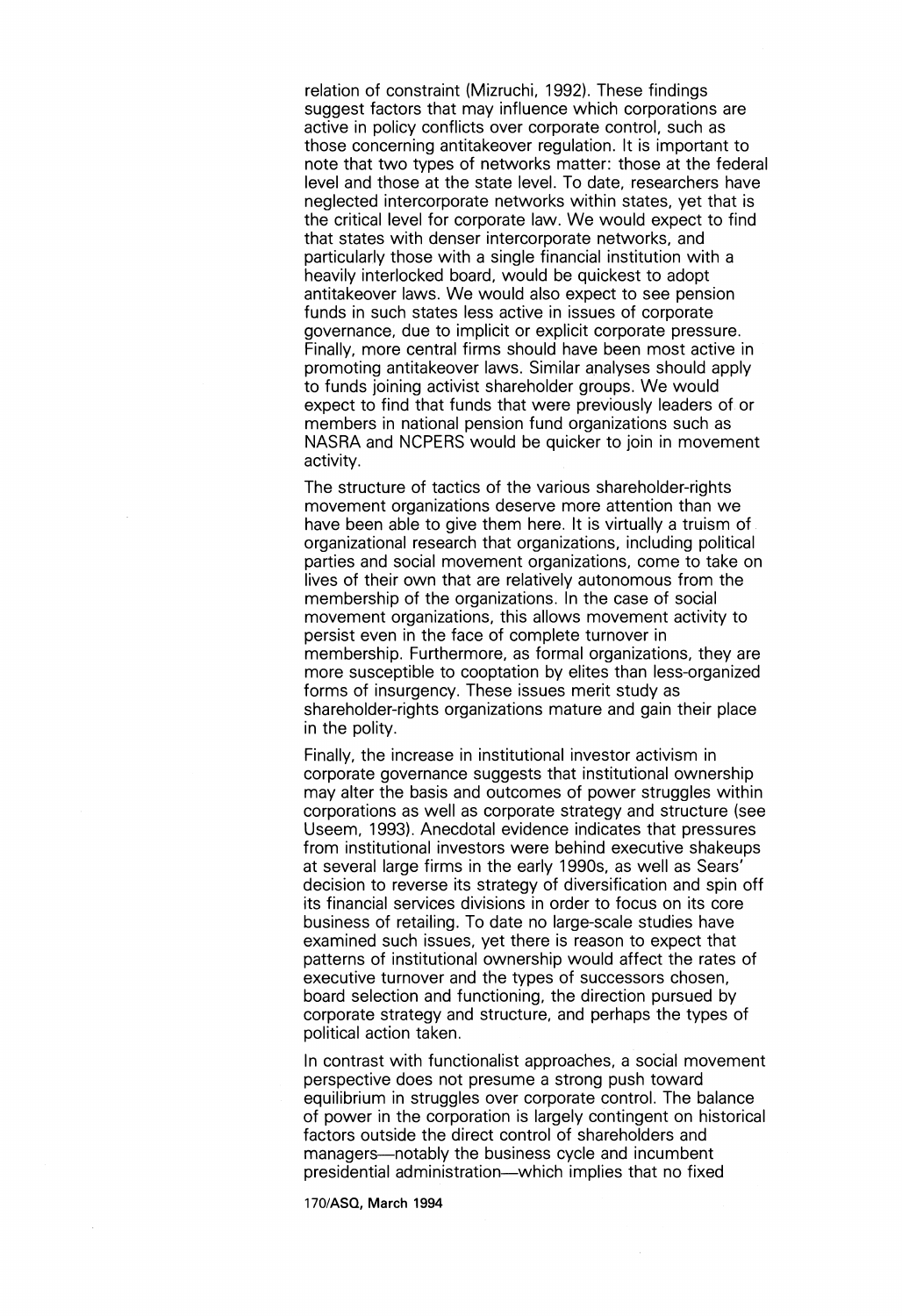regime of corporate control is likely to emerge. Neither managerialism nor the shareholder-rights movement were inevitable, and the range of governance regimes that could yet emerge is broad. We have tried to provide an orienting framework useful for understanding the American case that takes seriously the social and political structures in which these regimes evolve.

# **REFERENCES**

# Abowd, John M.

1990 "Does performance-based managerial compensation affect corporate performance?" Industrial and Labor Relations Review, 43(3): 52-73.

# Altman, Richard M.

1992 lnvestor Response to Management Decisions: A Research-Based Analysis of Actions and Effects. New York: Quorum.

## Barnard, Jayne W.

1991 "Institutional investors and the new corporate governance." North Carolina Law Review, 69: 1 135-1 187.

## Berle, Adolph, Jr., and Gardiner C. Means

1932 The Modern Corporation and Private Property. New York: Macmillan.

# Black, Bernard S.

1990 "Shareholder passivity reexamined." Michigan Law Review, 89: 520-608.

# Brickley, James A., Ronald C.

Lease, and Clifford W. Smith, Jr. 1988 "Ownership structure and voting on antitakeover amendments." Journal of Financial Economics, 20: 267-291.

## Brownstein, Andrew R., and Morris J. Penner

1992 "Who should set CEO pay? The press? Congress? Shareholders?" Haward Business Review, 70(3): 28-38.

# Conard, Alfred F.

1988 "Beyond managerialism: lnvestor capitalism?" University of Michigan Journal of Law Reform, 22: 117-178.

#### Davis, Gerald F.

1991 "Agents without principles? The spread of the poison pill through the intercorporate network." Administrative Science Quarterly, 36: 583-613.

1993 "Who gets ahead in the market for corporate directors: The political economy of multiple board memberships." Academy of Management Best Papers Proceedings, 1993: 202-206.

#### Davis, Gerald F., and Suzanne K. Stout

1992 "Organization theory and the market for corporate control: A dynamic analysis of the characteristics of large takeover targets, 1980-1990." Administrative Science Quarterly, 37: 605-633.

#### Deeg, Richard E.

1992 "The state, banks, and economic governance in Germany." Paper presented at the 1992 Annual Meetings of the American Political Science Association, Chicago.

#### Demsetz, Harold, and Kenneth Lehn

1985 "The structure of corporate ownership: Causes and consequences." Journal of Political Economy, 93: 1155-1177.

# Drucker, Peter F.

1976 The Unseen Revolution: How Pension Fund Socialism Came to America. New York: Harper & Row.

#### Easterbrook, Frank H., and Daniel R. Fischel

1991 The Economic Structure of Corporate Law. Cambridge, MA: Harvard University Press.

#### Fama, Eugene

1980 "Agency problems and the theory of the firm." Journal of Political Economy, 88: 288-307.

# Fama, Eugene, and Michael C.

# Jensen

- 1983 "Separation of ownership and control." Journal of Law and Economics, 26: 301-325.
- Fligstein, Neil
- 1990 The Transformation of Corporate Control. Cambridge, MA: Harvard University Press.

# Granovetter, Mark

1985 "Economic action and social structure: The problem of embeddedness." American Journal of Sociology, 91 : 481-510.

#### W. T. Grimm & Co.

1992 Mergerstat Review 1991 Schaumburg, IL: Merrill Lynch Business Brokerage & Valuation.

# Grundfest, Joseph A.

1990 "Subordination of American capital." Journal of Financial Economics, 27: 89-1 14.

#### Haunschild, Pamela **R.**

1992 "The social bases of corporate acquisition activity." Academy of Management Best Papers Proceedings, 1992: 175-179.

## Heard, James E., and Howard D. Sherman

1987 Conflicts of Interest in the Proxy Voting System. Washington, DC: lnvestor Responsibility Research Center.

#### Herman, Edward S.

1981 Corporate Control, Corporate Power. New York: Cambridge University Press.

# Hollingsworth, J. Rogers

1991 "The logic of coordinating American manufacturing sectors." In John L. Campbell, J. Rogers Hollingsworth, and Leon N. Lindberg (eds.), Governance of the American Economy: 35-73. New York: Cambridge University Press.

### Jensen, Michael C.

1986 "Agency costs of free cash flow, corporate finance and takeovers." American Economic Review (Papers & Proceedings), 76: 323-329.

# Jensen, Michael C., and William

1976 "Theory of the firm: Managerial behavior, agency cost and ownership structure." Journal of Financial Economics, 3: 305-360.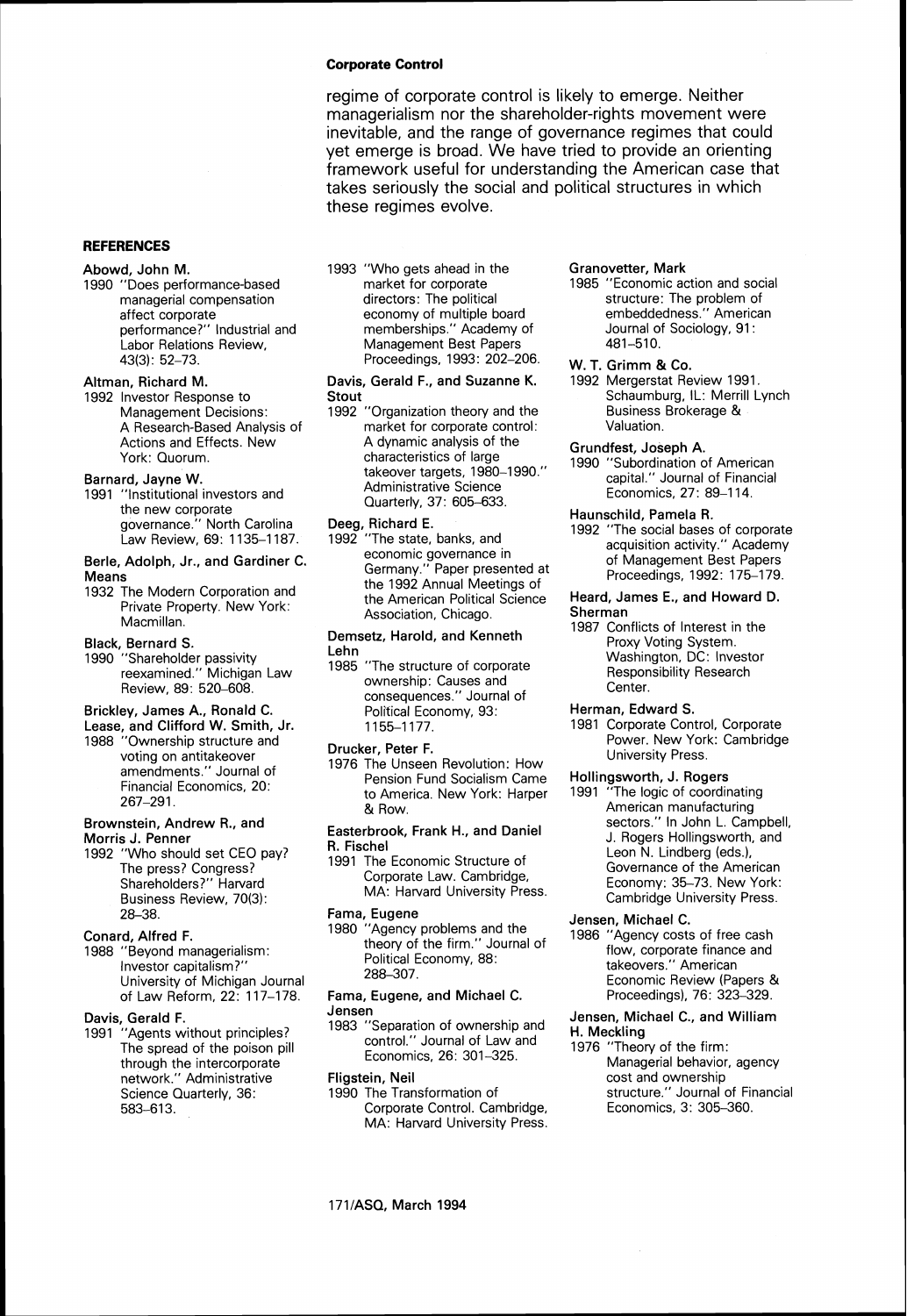#### Kanter, Jeffrey M., and Lawrence C. Bickford

1990 "To the ballot box for golden parachutes." Directors and Boards, 14(3): 48-50.

## Kanter, Rosabeth Moss

1991 "The future of bureaucracy and hierarchy in organizational theory: A report from the field." In Pierre Bourdieu and James S. Coleman (eds.), Social Theory for a Changing Society: 63-87. Boulder, CO: Westview.

#### Kaplan, Steven N., and David Reishus

1990 "Outside directorships and corporate performance." Journal of Financial Economics, 27: 389-410.

#### Karpoff, Jonathon M., and Paul H. Malatesta

1989 "The wealth effects of second-generation state takeover legislation." Journal of Financial Economics, 25: 291-322.

# Knoke, David

1990 Political Networks: The Structural Perspective. New York: Cambridge University Press.

## Kosnik, Rita D.

1987 "Greenmail: A study of board performance in corporate governance." Administrative Science Quarterly, 32: 163-1 85.

#### Laumann, Edward O., and David Knoke

1987 The Organizational State: Social Choice in National Policy Domains. Madison, WI: University of Wisconsin Press.

# McAdam, Doug

1982 Political Process and the Development of Black Insurgency 1930-1970. Chicago: University of Chicago Press.

## McCarthy, John D., and Mayer N. Zald

1977 "Resource mobilization and social movements: A partial theory." American Journal of Sociology, 82: 1212-1241.

# McGrun, Patrick S., Sharon

Pamepinto, and Adam B. Spector 1991 State Takeover Laws. Washington, DC: Investor Responsibility Research

# McQuaid, Kim

Center.

1980 "Big business and public policy in the contemporary United States." Quarterly Review of Economics and Business, 20: 57-68.

# Mergers and Acquisitions

1992 "Endangered species of the M&A market: With the slide of public deals, tender offers got few calls in 1991 ." Mergers and Acquisitions, 26(6): 25-26.

#### Meyer, Marshall W.

1991 "The Weberian tradition in organizational research." In Craig Calhoun, Marshall W. Meyer, and W. Richard Scott (eds.), Structures of Power and Constraint: Papers in Honor of Peter M. Blau: 191-215. Cambridge: Cambridge University Press.

#### Meyer, Marshall W., and Lynne G. **Zucker**

1989 Permanently Failing Organizations. Newbury Park, CA: Sage.

# Mizruchi, Mark S.

1992 The Structure of Corporate Political Action: Interfirm Relations and Their Consequences. Cambridge, MA: Harvard University Press.

# Monks, Robert A.G., and Nell

# Minnow

1991 Power and Accountability. New York: HarperBusiness.

# National Association of State

Retirement Administrators 1989 Survey of Systems. Salt Lake City: NASRA.

#### O'Barr, William M., and John M. **Conley**

1992 Fortune and Folly: The Wealth and Power of Institutional Investors. Homewood, IL: Irwin.

#### Offe, Calus, and Helmut

#### **Wiesenthal**

1980 "Two logics of collective action: Theoretical notes on social class and organizational form." Political Power and Social Theory, 1: 67-115.

# Pfeffer, Jeffrey

1987 "A resource dependence perspective on interorganizational relations." In Mark S. Mizruchi and Michael Schwartz (eds.), Intercorporate Relations: The Structural Analysis of Business: 25-55. New York: Cambridge University Press.

#### Pfeffer, Jeffrey, and Gerald R. Salancik

1978 The External Control of Organizations: A Resource Dependence Perspective. New York: Harper & Row.

## Pickens, T. Boone

1988 "Takeovers: A purge of poor managements." Management Review, 77: 52-55.

## Roe, Mark J.

- 1990 "Political and legal restraints on ownership and control of public companies." Journal of Financial Economics, 27:  $7 - 41$
- 1991 "A political theory of American corporate finance." Columbia Law Review, 91 :  $10 - 67$ .
- 1993 "Takeover politics." In Margaret M. Blair (ed.), The Deal Decade: What Takeovers and Leveraged Buyouts Mean for Corporate Governance: 321-380. Washington, DC: Brookings Institution.

# Romano, Roberta

- 1985 "Law as product: Some pieces of the incorporation puzzle." Journal of Law, Economics, and Organization, 1: 225-283.
- 1987 "The political economy of takeover statutes." Virginia Law Review, 73: 111-199.
- 1988 "The future of hostile takeovers: Legislation and public opinion." Cincinnati Law Review, 57: 457-505.
- 1992 "Rethinking takeover regulation." Journal of Applied Corporate Finance, 5(3): 47-57.
- 1993 "Public pension fund activism in corporate governance reconsidered." Columbia Law Review, 93: 795-853.

## Ryngaert, Michael

1988 "The effect of poison pill securities on shareholder wealth." Journal of Financial Economics, 20: 377-417.

#### Snow, David A., and Robert D. Benford

1992 "Master frames and cycles of protest." In Aldon D. Morris and Carol McClurg Mueller (eds.), Frontiers in Social Movement Theory: 133-155. New Haven, CT: Yale University Press.

#### Tilly, Charles

1978 From Mobilization to Revolution. New York: Random House.